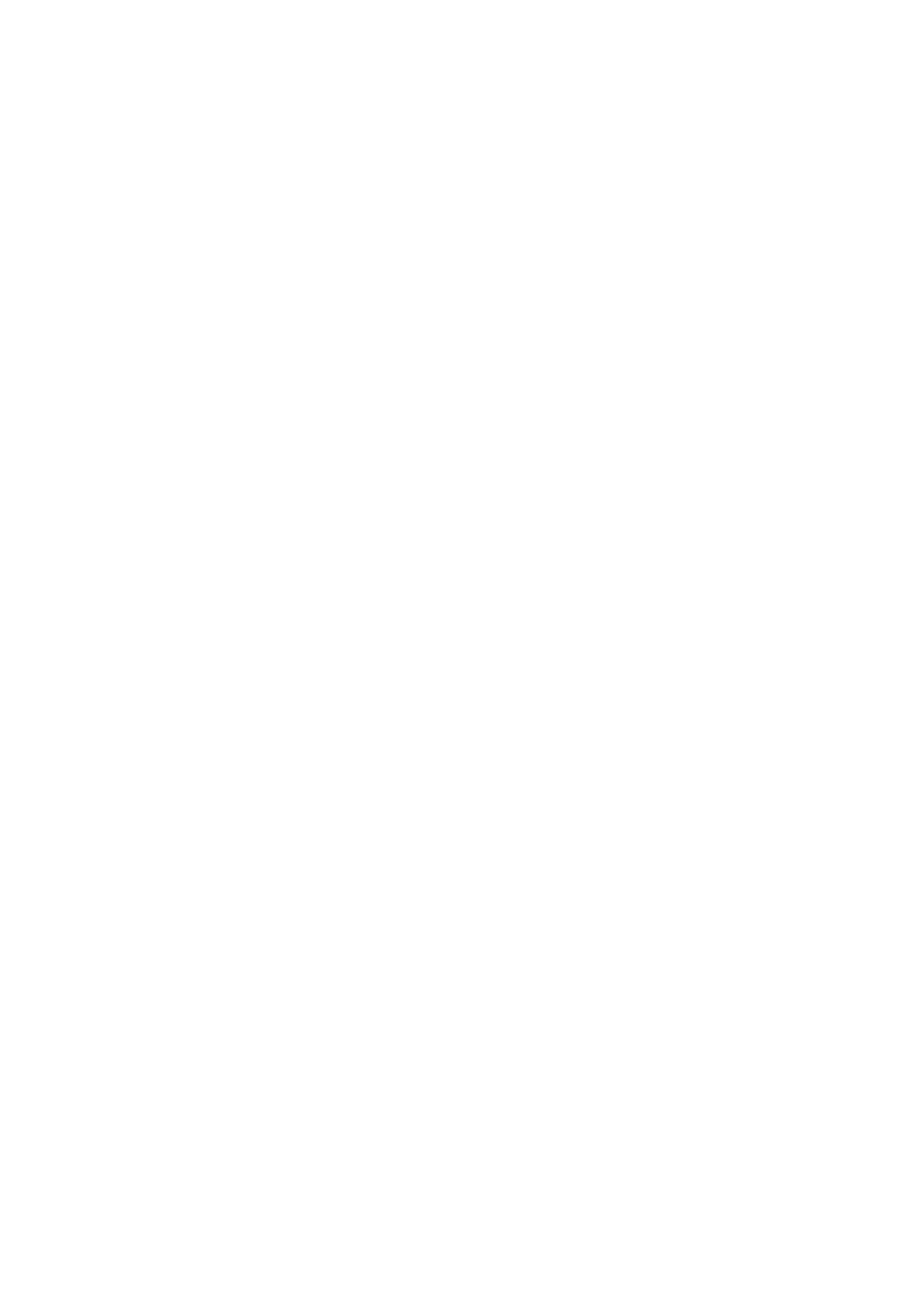# Table of Contents

| $\mathbf{1}$   |  |  |  |  |
|----------------|--|--|--|--|
| $\overline{2}$ |  |  |  |  |
| 3              |  |  |  |  |
| 4              |  |  |  |  |
| 5              |  |  |  |  |
| 6              |  |  |  |  |
| $\overline{7}$ |  |  |  |  |
| 8              |  |  |  |  |
| 9              |  |  |  |  |
| 10             |  |  |  |  |
| 11             |  |  |  |  |
|                |  |  |  |  |
|                |  |  |  |  |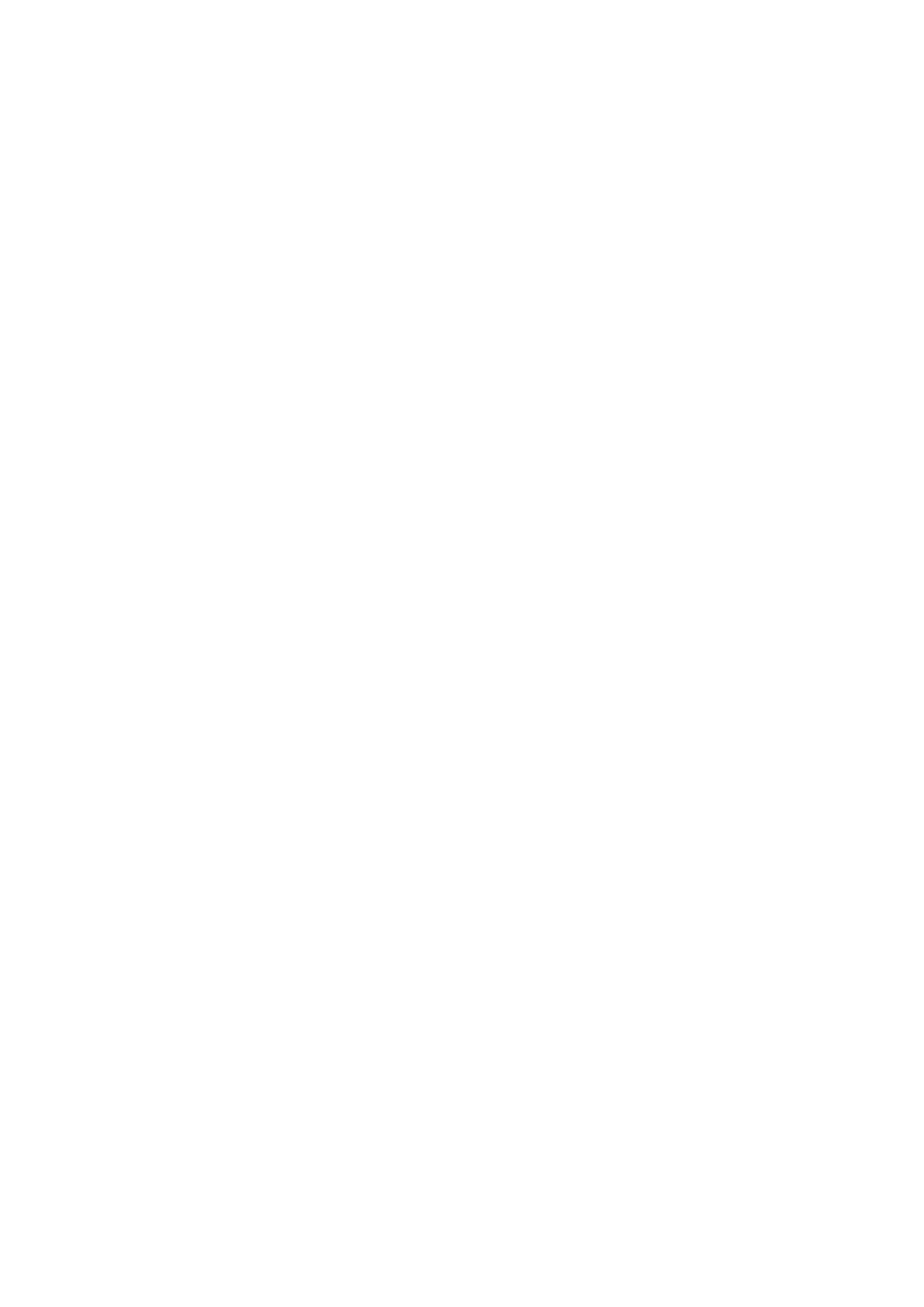# <span id="page-4-0"></span>Introduction

The Australian Healthcare and Hospitals Association (AHHA) welcomes this opportunity to provide a submission in advance of the 2018–19 Australian Government Budget.

The AHHA is Australia's national peak body for public hospitals and healthcare providers. Our membership includes state health departments, Local Hospital Networks and public hospitals, community health services, Primary Health Networks and primary healthcare providers, aged care providers, universities, individual health professionals and academics. As such, we are uniquely placed to be an independent, national voice for universal high quality healthcare to benefit the whole community.

Ongoing renewal and reform are features of the Australian health system, driven both by budget pressures and a desire for system improvement. Australians place high value on universal access to a quality health system. To meet this expectation, the 2018–19 Budget must ensure its health policies and reforms will continue to support an effective, accessible, equitable and sustainable healthcare system focused on quality outcomes.

This submission outlines a number of areas of reform to the healthcare system that are achievable with leadership by the Commonwealth Government, working in cooperation with state and territory governments and meso level health service organisations. The way our healthcare system is organised needs to be adapted to more effectively delivery healthcare services to improve patient care and to achieve system efficiencies. This submission provides a number of practical and necessary recommendations on how this can be achieved with a broad focus on outcomes, coordination of care and specific areas requiring health policy leadership.

Health policy should not be determined by economic policy, but rather what is in the best interests of meeting the healthcare needs of all Australians in an economically sustainable manner. The Australian Government recognised the importance the Australian public place on universal healthcare with their initiatives announced in the 2016–17 Budget to Guarantee Medicare. The recommendations made in this submission provide the opportunity to build on this expressed commitment to develop a more sustainable, coordinated, accessible and fair healthcare system.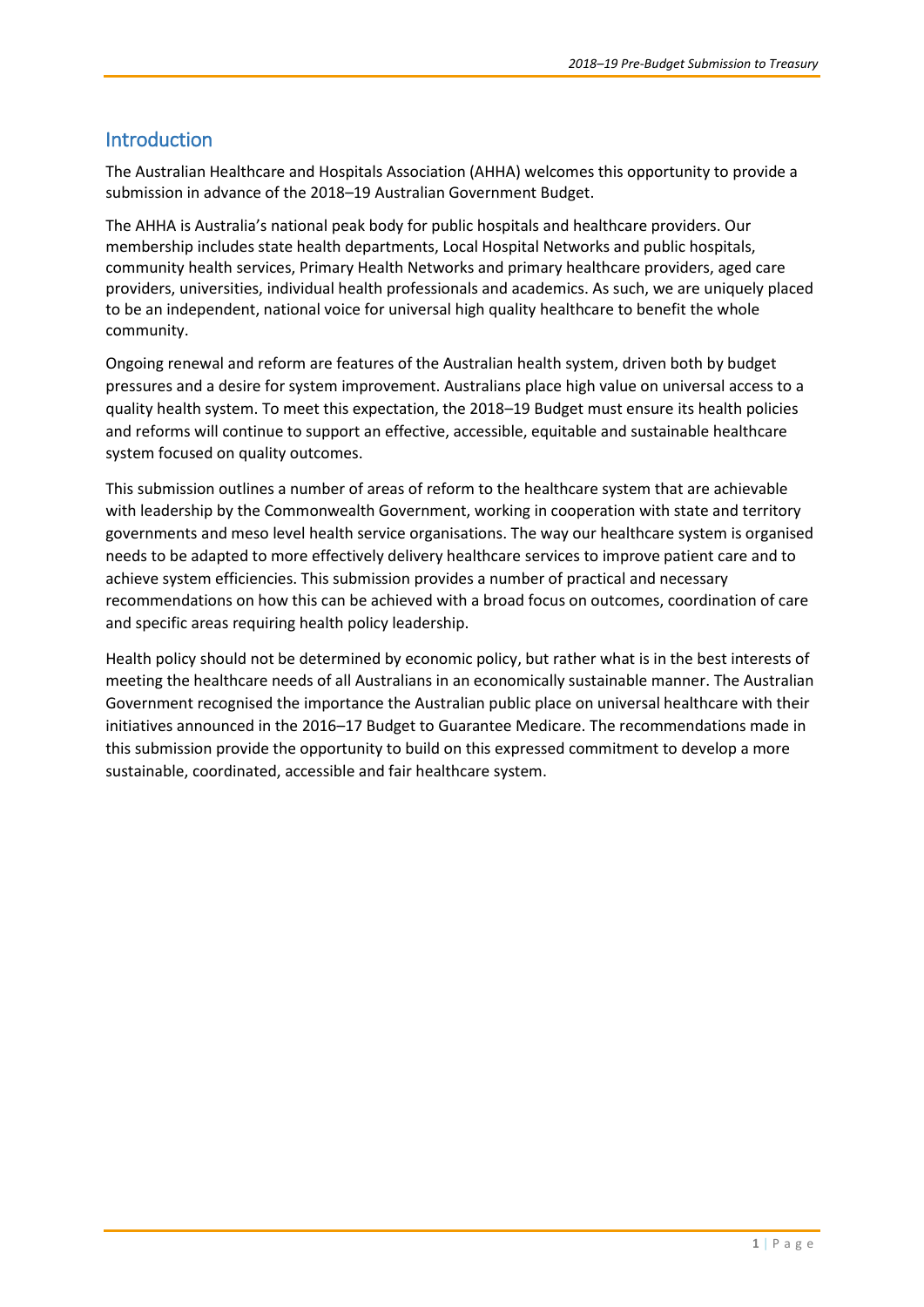| <b>Policy Area</b>                             | <b>Government Action Required</b>                                                                                                                                                                                                                                                                                                                            |
|------------------------------------------------|--------------------------------------------------------------------------------------------------------------------------------------------------------------------------------------------------------------------------------------------------------------------------------------------------------------------------------------------------------------|
| Funding for<br>value and                       | - A nationally unified and regionally controlled healthcare system that puts<br>patients at the centre is established.                                                                                                                                                                                                                                       |
| outcomes in<br>healthcare                      | - Infrastructure is developed to have performance information and reporting on<br>the healthcare system that is fit for purpose.                                                                                                                                                                                                                             |
|                                                | - A national healthcare workforce reform strategy is developed focusing on<br>changes in scopes of practice and coordination of education, regulation and<br>funding.                                                                                                                                                                                        |
|                                                | - Funding is sustainable and appropriate to support a high quality healthcare<br>system.                                                                                                                                                                                                                                                                     |
| Public hospital<br>funding from<br>1 July 2020 | - The agreement between the Commonwealth, state and territory governments<br>on funding of public hospitals from 1 July 2020 continues to be based on<br>activity based funding, with the Independent Hospital Pricing Authority<br>continuing to determine the Nationally Efficient Price and Cost as a fully<br>independent and appropriately funded body. |
|                                                | - An independent national health authority is established to develop strategies<br>to improve integration of healthcare services, remove waste and duplication<br>within and across sectors, and to identify low value healthcare.                                                                                                                           |
| Coordinated<br>healthcare                      | - Patient care is coordinated both within the healthcare system and through<br>interactions with the aged and disability care sectors.                                                                                                                                                                                                                       |
|                                                | - Models of coordinated care are responsive to local need and local capacity<br>with flexibility to respond according to the broader objective of better patient<br>care.                                                                                                                                                                                    |
|                                                | - Primary Health Networks have a key role in leading this work in partnership<br>with Local Hospital Networks (or equivalent) and local service providers.                                                                                                                                                                                                   |
| Oral health                                    | - Commonwealth funding for the National Partnership Agreement for public<br>dental services to adults is restored to \$155 million per year.                                                                                                                                                                                                                 |
|                                                | - The Child Dental Benefit Schedule is promoted effectively.                                                                                                                                                                                                                                                                                                 |
|                                                | - A performance and reporting structure focused on outcomes rather than<br>throughput is developed.                                                                                                                                                                                                                                                          |
|                                                | Funding allocations reflect the cost of providing care in rural and remote areas,<br>smaller jurisdictions and to groups with high needs.                                                                                                                                                                                                                    |
|                                                | - An Australian Chief Dental Officer is appointed to provide national<br>coordination of oral health policy.                                                                                                                                                                                                                                                 |
|                                                | - The fluoridation of all reticulated water supplies in Australia is supported.                                                                                                                                                                                                                                                                              |
|                                                | - An increase in the number of dental practitioners in remote and regional<br>communities is supported.                                                                                                                                                                                                                                                      |

# <span id="page-5-0"></span>Summary of Recommendations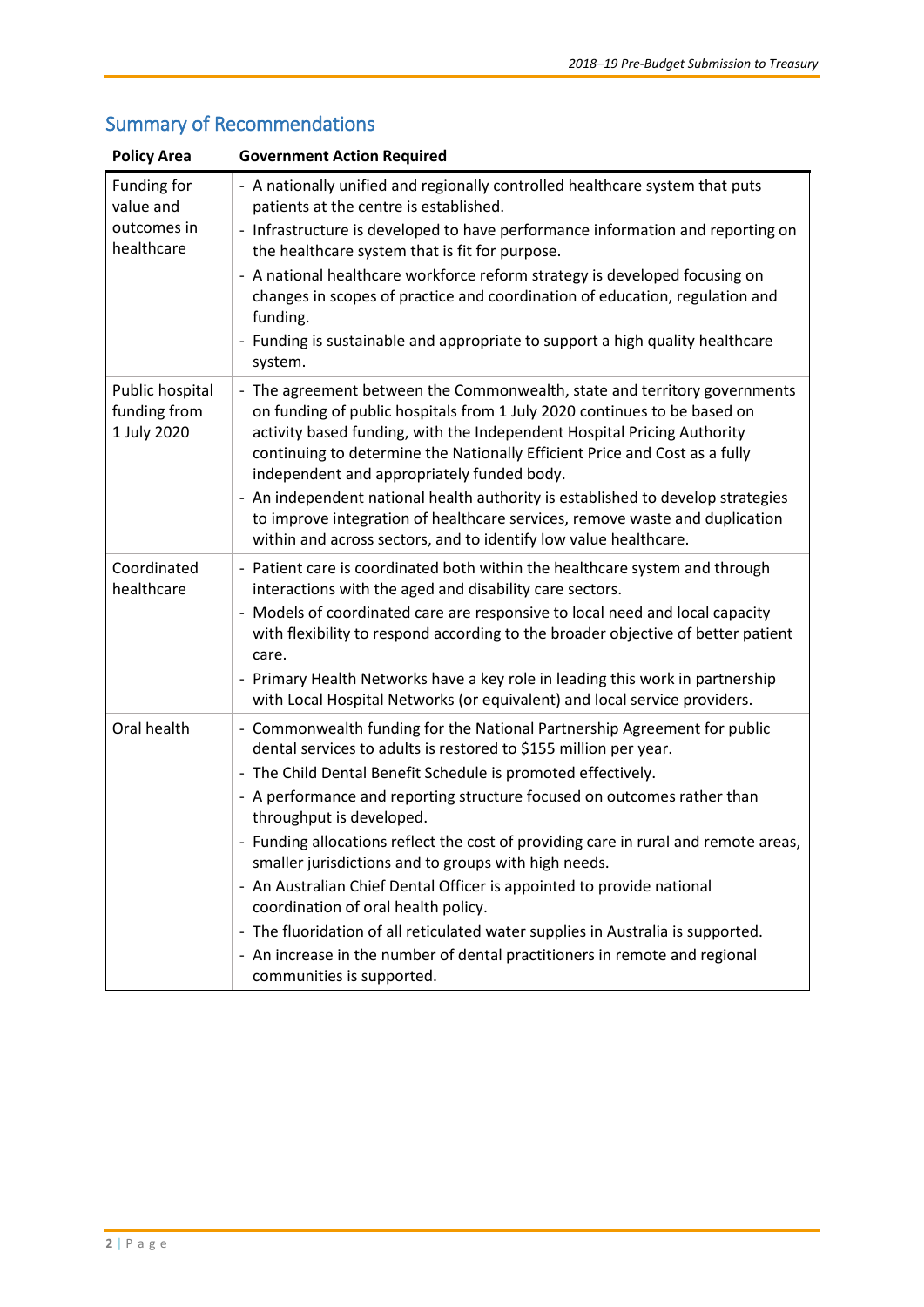| <b>Policy Area</b>          | <b>Government Action Required</b>                                                                                                                                                                                                                                                                                                                                                                                                                                                                                                                                                                                                                                                                                                                                                                                                                                                                                                                                                                                                                                                                                                                                                                                                         |
|-----------------------------|-------------------------------------------------------------------------------------------------------------------------------------------------------------------------------------------------------------------------------------------------------------------------------------------------------------------------------------------------------------------------------------------------------------------------------------------------------------------------------------------------------------------------------------------------------------------------------------------------------------------------------------------------------------------------------------------------------------------------------------------------------------------------------------------------------------------------------------------------------------------------------------------------------------------------------------------------------------------------------------------------------------------------------------------------------------------------------------------------------------------------------------------------------------------------------------------------------------------------------------------|
| Private health<br>insurance | - A comprehensive Productivity Commission inquiry is established looking at the<br>costs and benefits of private health insurance within the overall health sector.<br>- Various recommendations on different aspects of private health insurance as<br>they relate to PrivateHealth.gov.au and private health insurance policy design<br>relating to:<br>- Aboriginal and Torres Strait Islander peoples;<br>- Ambulance services;<br>- Non admitted hospital procedures;<br>- Primary healthcare;<br>- People in rural and remote areas;<br>- Communicating policy changes;<br>- Private Health Insurance Rebate;<br>- The provision of private health insurance data;<br>- Price transparency and informed decision making;<br>- Acceptable levels of insurer profitability and premium increases; and<br>- Preferred providers.                                                                                                                                                                                                                                                                                                                                                                                                       |
| Health<br>workforce         | - A national workforce reform strategy is developed that goes beyond the<br>adequacy, quality and distribution of the health workforce as it currently<br>exists. The strategy will provide direction on outcomes-focused and value-<br>based changes in scopes of practice and models of care to meet public need,<br>with coordination of education, regulation and funding (at the Commonwealth,<br>state and territory and regional service levels), for both regulated and<br>unregistered health professions.                                                                                                                                                                                                                                                                                                                                                                                                                                                                                                                                                                                                                                                                                                                       |
| Preventive<br>healthcare    | - The Commonwealth Government prioritises development and implementation<br>of preventive health strategies. These strategies will direct attention to<br>common risk factors and determinants including overweight and obesity,<br>alcohol misuse and abuse, tobacco consumption, inequality and immunisation.<br>- Funding for preventive health targets a return to funding levels commensurate<br>with the average in recent years of around 2.3% of recurrent expenditure on<br>health.<br>- A cooperative approach between Primary Health Networks and Local Hospital<br>Networks is established to develop shared regional needs assessments, priority<br>setting and funding for regionally targeted preventive health initiatives that<br>respond to local community needs.<br>- There is investment in evidenced-based strategies to discourage the<br>consumption of sugar-sweetened beverages. This will include measures to<br>regulate availability, improve labelling, restrict promotion, reduce<br>consumption, increase public awareness and implement a 20% ad valorem<br>sugar-sweetened beverages tax. Revenue raised from a sugar sweetened<br>beverages tax should be hypothecated for preventive health measures. |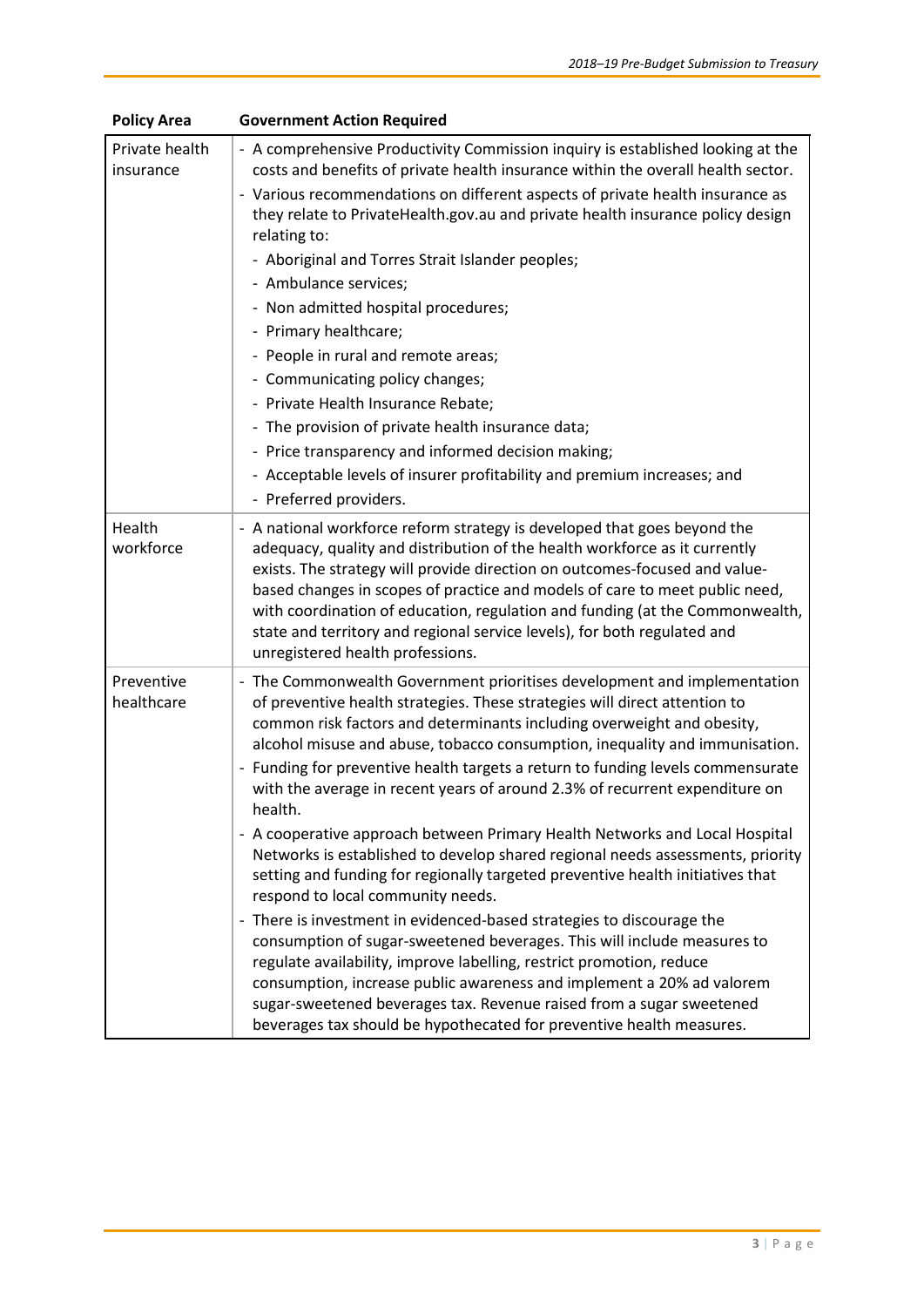| <b>Policy Area</b>               | <b>Government Action Required</b>                                                                                                                                                                                                                                                                        |
|----------------------------------|----------------------------------------------------------------------------------------------------------------------------------------------------------------------------------------------------------------------------------------------------------------------------------------------------------|
| Advance care<br>planning and     | - A nationally consistent legislative framework is developed to support end-of-<br>life decision-making and advance care planning.                                                                                                                                                                       |
| palliative care                  | - Integration of advance care planning documents in My Health Record with<br>primary care, hospital, community and aged care electronic health records is<br>enhanced.                                                                                                                                   |
|                                  | - There is system-wide transformation of palliative care services and models of<br>care to better respond to end-of-life needs and to meet increasing demand.<br>These changes will require a coordinated and integrated approach across<br>primary, community, aged care, specialist and hospital care. |
|                                  | - Medicare Benefit Schedule items are introduced to support the involvement of<br>general practitioners, nurse practitioners and primary care nurses in advance<br>care planning and palliative care.                                                                                                    |
|                                  | - Medicare Benefit Schedule items are introduced to support the involvement of<br>palliative care specialists in case conferencing and family meetings.                                                                                                                                                  |
|                                  | - A national minimum data set for palliative care is developed.                                                                                                                                                                                                                                          |
|                                  | - Advance care planning and palliative care are included in the aged care<br>accreditation and quality framework.                                                                                                                                                                                        |
| Urgent after<br>hours care       | - The Medicare Benefits Schedule Review Taskforce recommendations relating<br>to urgent after hours primary healthcare services are not accepted.                                                                                                                                                        |
|                                  | - Concerns relating to the inappropriate use of urgent after hours MBS items are<br>more rigorously and impartially investigated, with a focus on patient need and<br>broader health system implications of proposed policy changes.                                                                     |
| Close the Gap                    | - The matrix for identifying, measuring and monitoring institutional racism for<br>hospitals and health services across Australia is validated. \$0.5M.                                                                                                                                                  |
|                                  | - Targeted long term programs to increase Aboriginal and Torres Strait Islander<br>representation in the health workforce are delivered.                                                                                                                                                                 |
|                                  | - The Implementation Plan for the National Aboriginal and Torres Strait Islander<br>Health Plan 2013-2014 is funded.                                                                                                                                                                                     |
| Closing the Gap<br>prescriptions | - The Closing the Gap PBS Measures are reviewed to enable provision of key<br>medicines to Aboriginal and Torres Strait Islander patients regardless of<br>setting.                                                                                                                                      |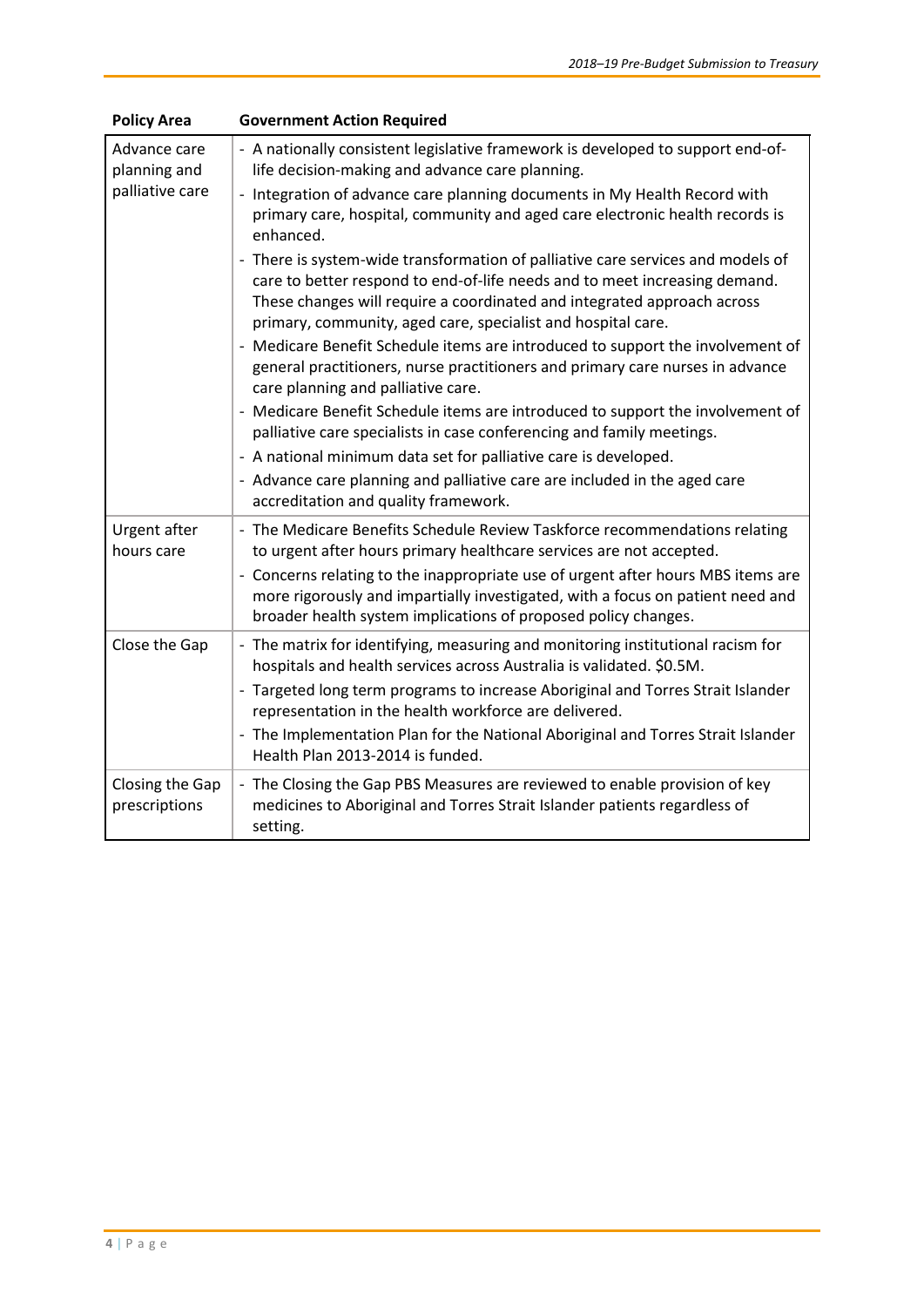# <span id="page-8-0"></span>1 Funding for value and outcomes in healthcare

Key Recommendations:

- A nationally unified and regionally controlled healthcare system that puts patients at the centre is established.
- Infrastructure is developed to have performance information and reporting on the healthcare system that is fit for purpose.
- A national healthcare workforce reform strategy is developed focusing on changes in scopes of practice and coordination of education, regulation and funding.
- Funding is sustainable and appropriate to support a high quality healthcare system.

Over the next ten years, Australia must reorientate the healthcare system to meet contemporary needs and emerging challenges. Maintaining the status quo and tinkering around the edges of system reform will not provide the future-proofed health system that Australians expect and deserve.

The current fee for service funding model in Australia places the focus on throughput of patients rather than sustained, improved health outcomes being achieved. An essential element to reform models of care is to have an agreed set of health outcome indicators and the necessary data collection infrastructure to support assessment against this framework. This would then enable funding models that are based on achieving value and outcomes in healthcare to be implemented.

The AHHA supports a performance and reporting structure focusing on outcomes, rather than throughput, through the development of indicators, which could then be tied to outcomes based funding when more timely and robust data collection and dissemination is in place to enable such a change. This performance and reporting structure should also be consistent across services (e.g. general practice, pharmacy, allied health, community health services etc.) to enable comparisons to be made of innovations in scopes of practice and role substitution. Any form of payment for performance must ensure that it is more than penalties for adverse events and that it incentivises quality improvement. The use of proxy indicators and data that are not fit for purpose do not adequately meet this objective.

Outcomes-focused and value-based healthcare requires a whole-of-government approach to achieve:

- 1. **A nationally unified and regionally controlled health system that puts patients at the centre.** Leadership is needed to ensure the mechanisms to effect change at the regional level, and at appropriate scale and pace, are established. For regional accountability and responsiveness, governance arrangements across the health sector need to ensure desired outcomes and value can be achieved. This will promote coordination of health service delivery, address unmet need and improve efficiency. This can be achieved by:
	- Within 2 years: the establishment of an independent national health authority with a skills-based multi-jurisdictional board consisting of patient and professional expertise which is distinct from Commonwealth, state and territory health departments and reports directly to the Council of Australian Governments (COAG) or the COAG Health Council;
	- Within 2 years: establishment of formal Primary Health Network and Local Hospital Network governance arrangements to ensure joint needs assessments, priority setting, and funding for coordinated and integrated care; and
	- Within 5 years: the independent authority's reporting replaces current reporting (e.g. the Australian Institute for Health and Welfare and the Report on Government Services) and supports alignment of national agreements (e.g. the Community Pharmacy Agreement and the national mental health agreement).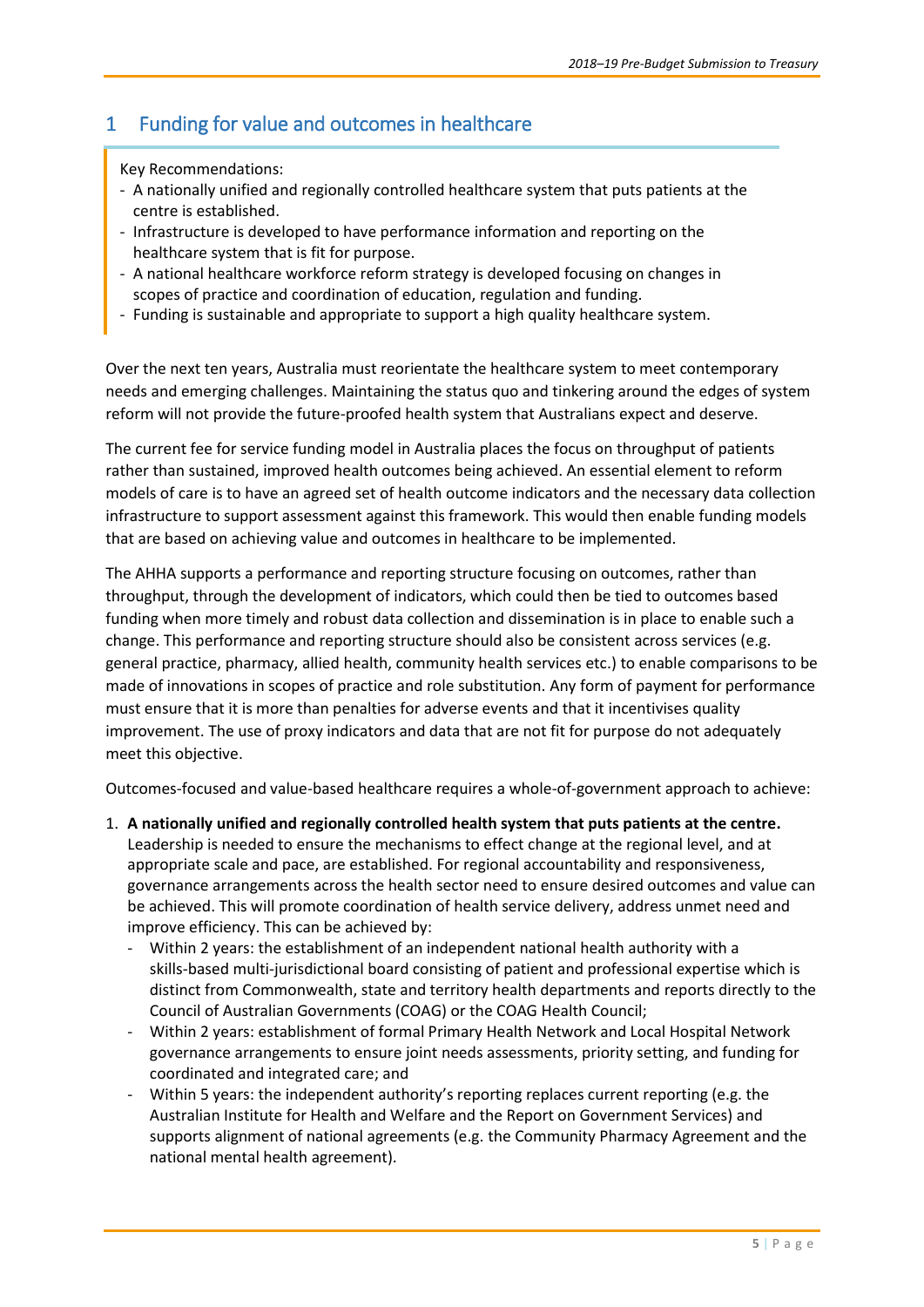# 2. **Performance information and reporting that is fit for purpose.**

Leadership is needed to establish a system where data accurately reflect care outcomes and are in the right format, timely and of sufficient quality to discern critical relationships between investment and results, produced as appropriate for different audiences and purposes. This can be achieved by:

- Within 2 years: providers and other organisations that receive government funds being required to supply patient outcomes data;
- Within 2 years: establishment of a primary healthcare national minimum data set with agreed definitions and linked to current and future government funding instruments;
- Within 2 years: development of a national framework for value-based patient-centred outcomes focused on data collection, use and reporting;
- Within 2 years: the Australian Digital Health Agency fast-tracking the development of interoperability standards to support better information sharing across the health system;
- Within 2 years: work currently underway considering secondary use of My Health Record data includes using outcomes data to support better stewardship and governance of the health sector;
- Within 5 years: standards for general practice electronic health records being developed and implemented to support interoperability; and
- Within 7–10 years: outcomes data being publicly published to empower patients to make informed choices about treatment options and providers, including data on the outcomes that are most important to individual patients.

# 3. **A health workforce that exists to serve and meet population health needs.**

Leadership is needed to proactively redefine traditional workforce models of healthcare delivery that better address population health needs. Leaders must recognise that vested professional and financial incentives are an impediment to effective structural reforms in the way health services are designed, delivered and remunerated. This can be achieved with:

- A national health workforce reform strategy being developed, including action plans for medium term (within 5 years) and longer term (within 7–10 years) reforms. The strategy needs to go beyond adequacy, quality and distribution of the workforce as it currently exists and requires a focus on changes in scopes of practice and coordination of education, regulation and funding.

## 4. **Funding that is sustainable and appropriate to support a high quality health system.**

Leadership is needed to ensure funding is directed to health sector priorities and used effectively and efficiently to deliver high-value services. While payment mechanisms are just one of the policy levers to address quality in healthcare, they are recognised as a powerful instrument in altering health provider behaviour in terms of the volume and quality of health services delivered. This can be achieved by:

- Within 2 years: current Commonwealth funding levels for public hospitals, including the growth formula, being maintained for 7 years with a review commencing at year 5, to determine funding which could be quarantined as pooled Primary Health Network and Local Health Network regional funding for cross-sector care coordination and delivery;
- Within 2 years: funding of commissioned services occurring at a regional level through pooled funding between Primary Health Networks and Local Health Networks;
- Within 2 years: trialling a mixed funding formula (including activity-, block- and performancerelated funding measures) for the management of four of the top chronic diseases, risk factors or determinants, with a 25% component for achieved health outcomes and/or inclusive of top 3–5 avoidable hospital readmission indicators;
- Within 5 years: preventive activities funded based on regional population needs; and
- Within 7-10 years: stakeholders being given financial incentives to improve healthcare value on the basis of outcomes data.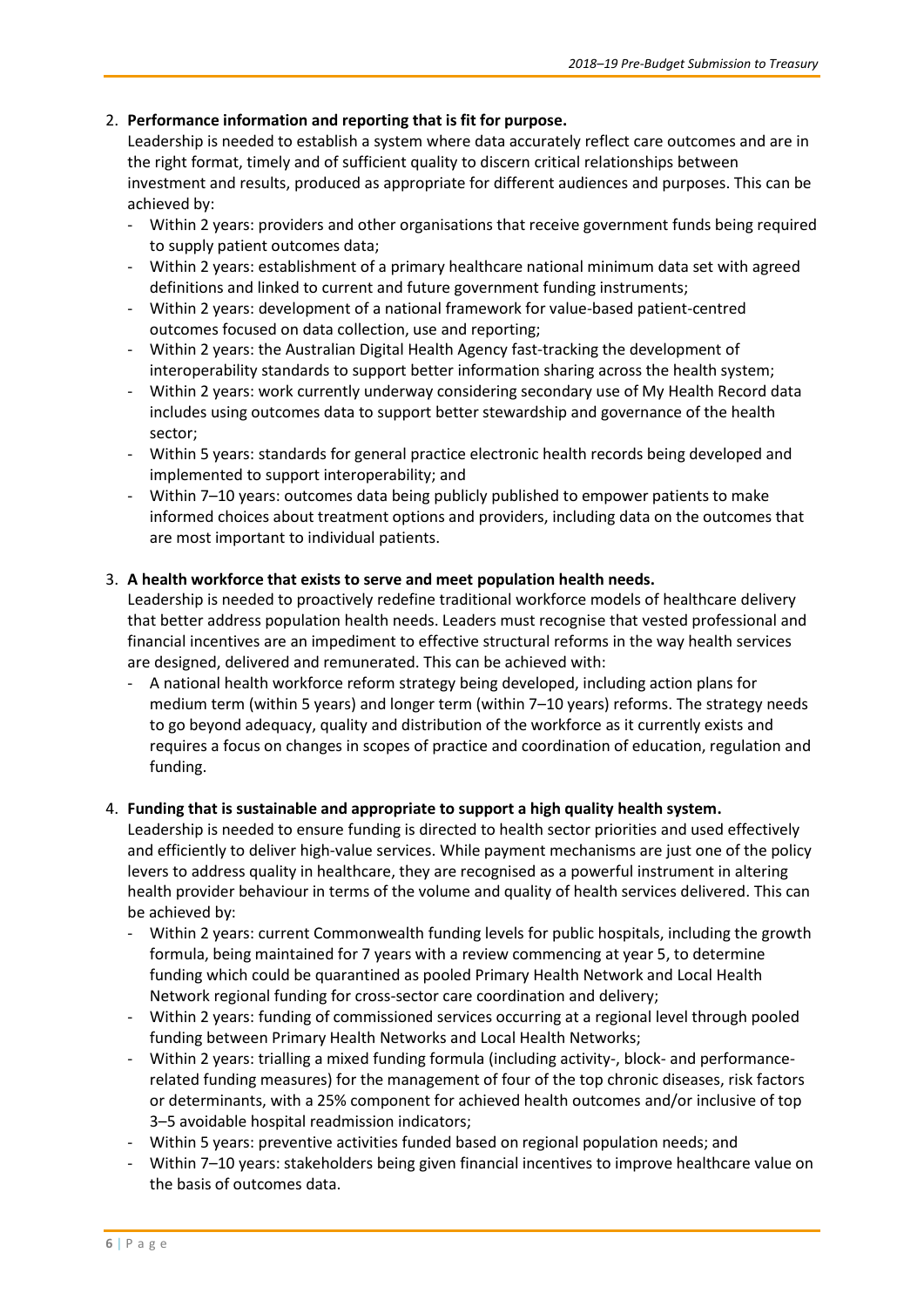# <span id="page-10-0"></span>2 Public hospital funding from 1 July 2020

## Key Recommendations:

- The agreement between the Commonwealth, state and territory governments on funding of public hospitals from 1 July 2020 continues to be based on activity based funding, with the Independent Hospital Pricing Authority continuing to determine the Nationally Efficient Price and Cost as a fully independent and appropriately funded body.
- An independent national health authority is established to develop strategies to improve integration of healthcare services, remove waste and duplication within and across sectors, and to identify low value healthcare.

The Commonwealth agreed with all state and territory governments through a Council of Australian Governments (COAG) Heads of Agreement on 1 April 2016 to develop a longer term public hospital funding agreement to take effect from 2020–21 and which is to be considered by COAG before September 2018. The COAG Communique of 9 June 2017 confirmed that longer-term hospitals funding arrangements will be agreed in 2018.

In negotiating this funding agreement between the Commonwealth, state and territory governments to apply from 1 July 2020, AHHA calls on the Australian Government to ensure the following principles are adhered to:

- Public hospital funding will continue to be provided on the basis of activity based funding, with block funding for smaller public hospitals as appropriate;
- The Independent Hospital Pricing Authority retains its role in determining the National Efficient Price (and associated weighted activity units) and the National Efficient Cost as a fully independent and appropriately funded body;
- Any funding caps applied by the Commonwealth in the new funding agreement for public hospitals from 2020–21 should not impose limits in the growth in Commonwealth funding beyond the 6.5% applied in the current interim public hospital funding arrangements; and Any form of payment for performance must ensure that it is more than penalties for adverse events and that it incentivises quality improvement.

Consistent with the Commonwealth reforms to primary healthcare identified in the 1 April 2016 Heads of Agreement, the Commonwealth should also establish an independent national health authority with responsibility to improve integration of healthcare services, remove waste and duplication within and across sectors, and to identify low value healthcare. This would lead to both system efficiencies and better patient care. Upon establishment, this independent body should assume functions currently let by the Independent Hospital Pricing Authority, the Administrator of the National Health Funding Pool, the Australian Institute of Health and Welfare, the Digital Health Agency and the Australian Commission on Safety and Quality in Healthcare. This independent body should also be tasked with ensuring recommendations from the various reviews of the health sector currently being conducted are implemented in a coordinated manner that do not create adverse impacts on other parts of the health system.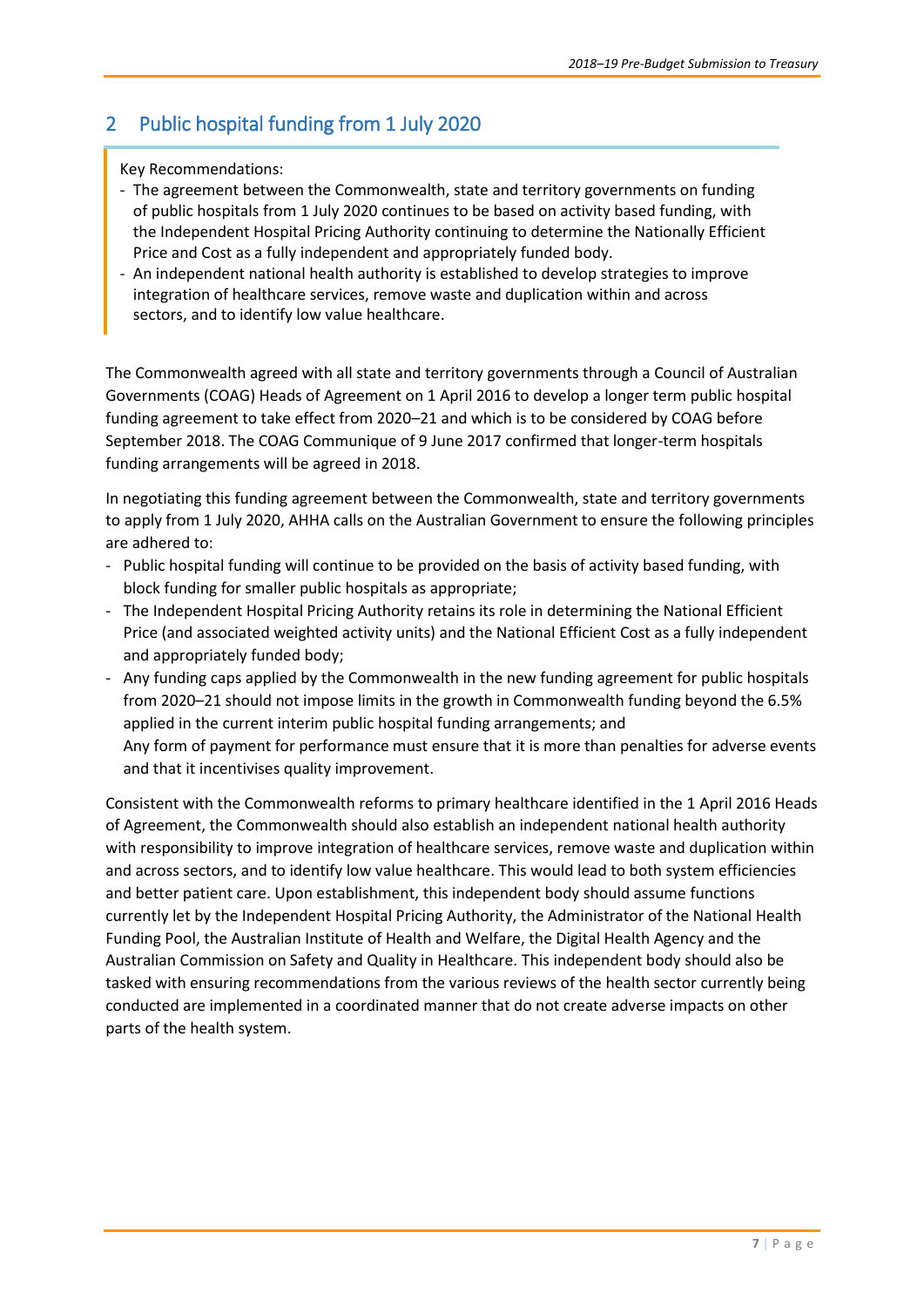# <span id="page-11-0"></span>3 Coordinated care

Key Recommendations:

- Patient care is coordinated both within the healthcare system and through interactions with the aged and disability care sectors.
- Models of coordinated care are responsive to local need and local capacity with flexibility to respond according to the broader objective of better patient care.
- Primary Health Networks have a key role in leading this work in partnership with Local Hospital Networks (or equivalent) and local service providers.

The presence of fragmented and uncoordinated healthcare within Australia is well known, leading to sub-optimal patient care and system inefficiencies. The need for coordinated care addresses the current silo approach to care giving – both within the healthcare system and through interactions with the aged and disability care sectors. The policy direction should be to reduce fragmentation and improve coordination of patient treatments through their care journey. This includes:

- A commitment to taking proactive responsibility for coordination of care;
- Developing an interconnectedness across all settings and services, including coordinating with family members, community organisations, oral health, mental health and other clinicians and professionals; and
- Helping patients manage all the recommendations they receive from other clinicians and professionals, including reconciling differences when recommendations conflict or contradict, and closing the loop between the patient and their care providers.

There is recent recognition of the importance of coordinated healthcare reflected in the 1 April 2016 COAG Heads of Agreement between the Commonwealth, state and territory governments with specific steps outlined to improve coordination between primary healthcare and hospital care. The pending changes to funding for public hospital treatments associated with avoidable readmissions also highlight the need for better coordination of a patient's healthcare as they transition across different points of the healthcare system. The continued upload and use of My Health Record also has an important role because it enables, "better coordination and quality of healthcare" (DoH 2016, page 6).

There should be a nationally unified and regionally controlled health system that puts patients at the centre. Models of coordinated care must be responsive to local need and local capacity with flexibility to respond according to the broader objective of better patient care. Primary Health Networks should have a key role in leading this work, guided by their Clinical Councils and Community Advisory Committees, in partnership with general practices, Aboriginal Community Controlled Health Services, allied health providers and hospital networks.

While well-delivered coordinated care can involve larger upfront costs, the associated significant gains from the mitigation and better management of chronic disease may only be realised over the longer term. Balanced against this, the CSIRO report on the Home Monitoring of Chronic Disease for Aged Care trial found that large savings were realised from reduced hospital admissions and reduced length of stay (Cellar *et al* 2016).

Proactive leadership to reform the healthcare system can achieve both better patient outcomes and improved system efficiencies. Governments need to work in partnership to achieve this goal. Vested professional and financial interests should not be permitted to stifle innovation within the health sector.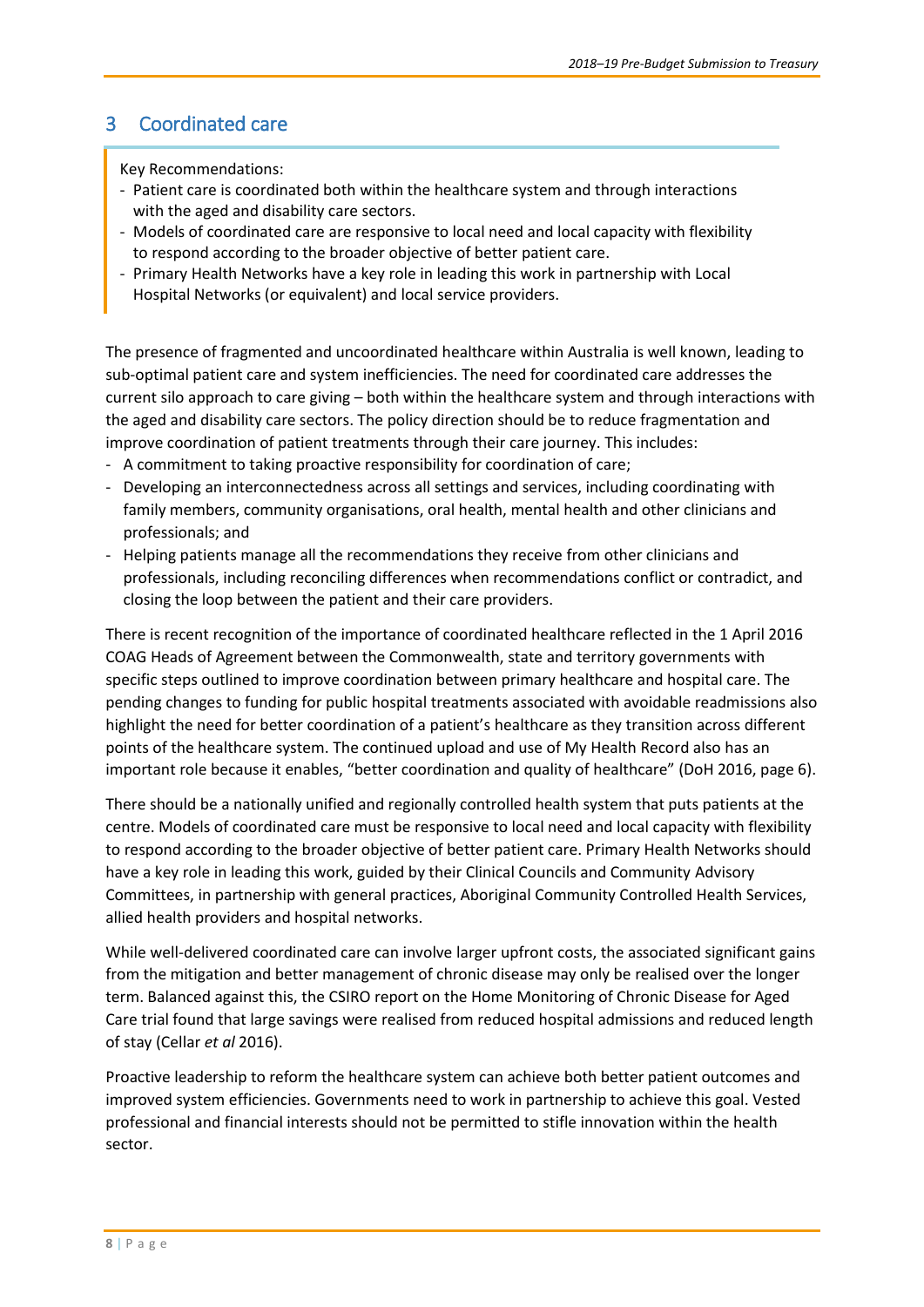# <span id="page-12-0"></span>4 Oral health

Key Recommendations:

- Commonwealth funding for the National Partnership Agreement for public dental services to adults is restored to \$155 million per year.
- The Child Dental Benefit Schedule is promoted effectively.
- A performance and reporting structure focused on outcomes rather than throughput is developed.
- Funding allocations reflect the cost of providing care in rural and remote areas, smaller jurisdictions and to groups with high needs.
- An Australian Chief Dental Officer is appointed to provide national coordination of oral health policy.
- The fluoridation of all reticulated water supplies in Australia is supported.
- An increase in the number of dental practitioners in remote and regional communities is supported.

## **Public dental treatment**

The 2014–15 Budget cut \$650 million from dental programs across the forward estimates, in addition to expenditure cuts of \$42.4 million made in the 2013–14 MYEFO (Russell 2014). In the 2015–16 Budget, further measures relating to dental health were introduced with a reduction in expenditure of \$125.6 million across the forward estimates from the CDBS, in addition to reduced expenditure on dental workforce programs and payments to Department of Veterans' Affairs dental health providers. This Budget also removed funding in the forward estimates for adult public dental services (CoA 2015). On 15 December 2016, the then Minister for Health and Aged Care announced funding cuts for public dental services as of 1 January 2017 (Ley 2016).

While the Minister announced the National Partnership Agreement for public dental services to adults will continue to receive Federal funding of \$320 million in 2017–19 (or less than \$107 million per year for the next three years), this is a reduction from the former Minister's announcement of about \$155 million in calendar year 2016. The original Budget measure in 2013–14 allocated \$391 million in 2016– 17. This will result in as many as 338,000 Australians losing access to timely and affordable care. The Government's decision to reduce federal funding to the states and territories for the provision of essential dental services to the most vulnerable in the community means that wait times at public dental clinics, which are already running into years, will only get longer and leave more patients at risk. These changes will negatively impact Australians least able to afford proper dental care.

AHHA recommends the restoration of Commonwealth interim funding for the National Partnership Agreement for public dental services to adults at \$155 million per year—in line with calendar year 2016 funding levels—until a new National Partnership Agreement (or agreements) are settled by Commonwealth, state and territory governments. AHHA supports 'maintenance of effort' requirements for the agreement(s) to maintain current levels of state and territory investment in oral health when additional Commonwealth funding, including Child Dental Benefits Schedule (CDBS) funds, are provided.

## **Disease impact**

Tooth decay is the most common health problem in Australia, nine out of ten Australians have had some decay in their teeth (NHMRC 2017). Around three in ten Australian adults have untreated tooth decay (AHMAC 2015). The social determinants of health have a profound impact on tooth decay, periodontal disease and tooth loss (Chrisopoulos, Harford and Ellershaw 2016; Ha 2011).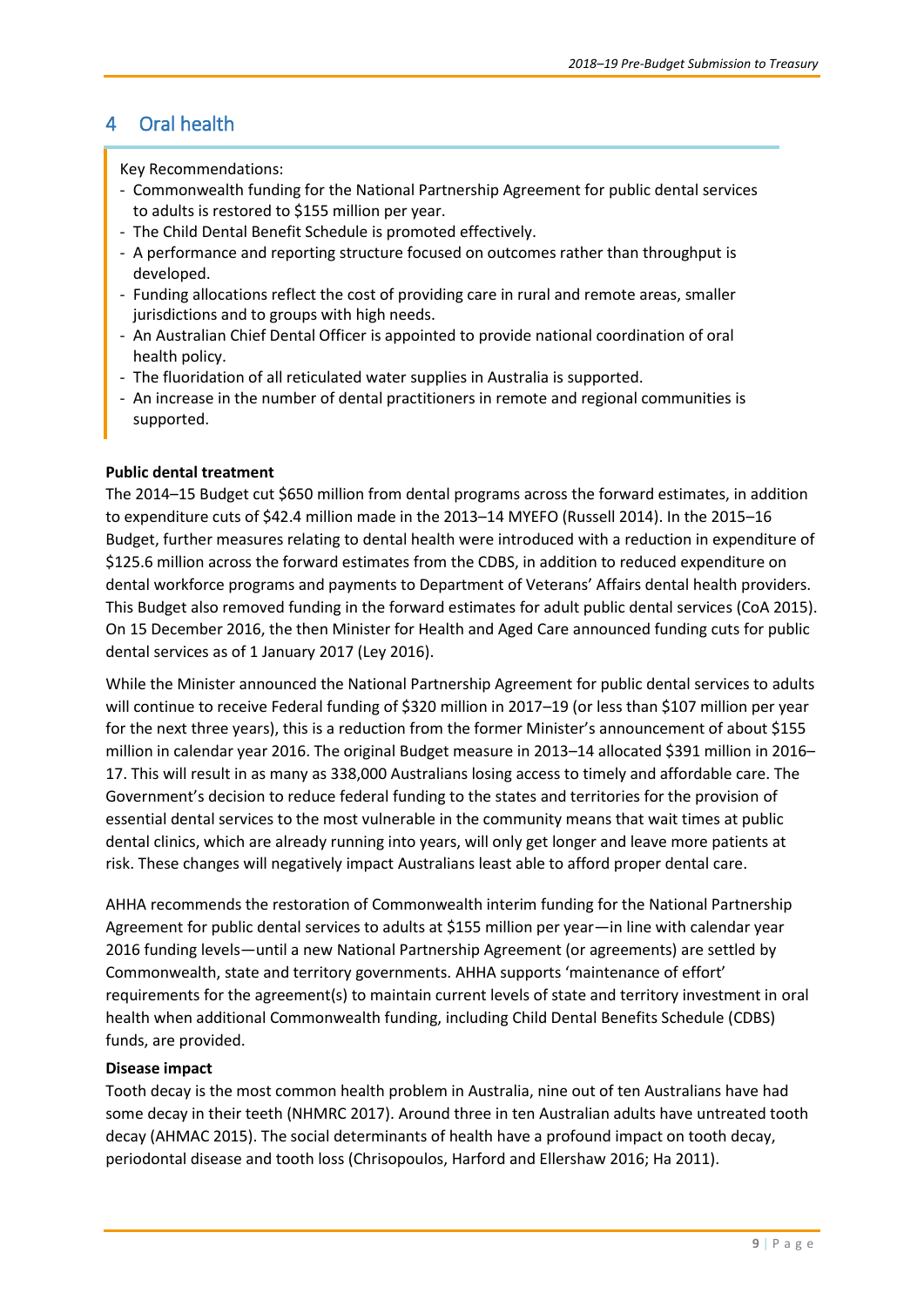Good oral health is fundamental to health, wellbeing and quality of life. A healthy mouth enables people to eat, speak and socialise without pain, discomfort or embarrassment. Oral health problems affect general health. As a common risk factor for chronic diseases, oral disease is significantly associated with cardiovascular disease, diabetes, stroke and respiratory disease. Poor oral health can also impact on birth outcomes, including preterm-births and low birth weight (National Advisory Council on Dental Health 2012).

AHHA calls for the appointment of an Australian Chief Dental Officer to provide national coordination of oral health policy development and implementation of the National Oral Health Plan. This should be funded from 2018–19. The estimated cost of such an appointment is \$0.5 million per annum.

AHHA supports a performance and reporting structure focusing on outcomes, rather than throughput, through the development of oral health indicators. This should then be tied to outcomes based funding when more timely and robust data collection and dissemination is in place to enable such a change. Investment in this data and indicator development work should be prioritised in 2018–19. The estimated cost of developing this framework is \$1.0 million.

# **Prevention**

There is consistent evidence that water fluoridation at current Australian levels is associated with decreased occurrence and severity of tooth decay in children, adolescents and adults. (NHMRC 2017). Nearly 3 million Australians, more than 11% of the Australian population, do not have a fluoridated water supply (ABS 2017; NHMRC 2017).

The Commonwealth should provide national leadership by working with state and territory government to ensure fluoridation of all reticulated water supplies in Australia. AHHA supports a linkage between Commonwealth funding and the extent of state and territory water fluoridation programs, although recognising that funding allocations must also reflect the full cost of providing care in rural and remote areas, smaller jurisdictions and to groups with high needs.

## **Barriers to treatment**

Out-of-pocket cost to individuals is acknowledged as the major barrier. In Australia payment for dental treatment is primarily borne by individuals with 58.2% of national dental expenditure. Health funds paid 16.0%, the Commonwealth's direct outlay was 10.8% with an additional 7% from health insurance premium rebates and 7.5% from state and territory governments (AHMAC 2015).

The out-of-pocket cost barrier has a differential effect upon whether people attend a dentist, have the treatment they need and feel the financial burden of dental treatment costs. More than 30% report that they avoid or delay visiting a dentist due to cost (Chrisopoulos, Harford and Ellershaw 2016). Those in lower household income groups had higher rates of avoiding or delaying a visit to a dentist due to cost than those in higher income groups.

Access to dental practitioners is also a barrier to dental care, particularly for those Australians living in rural and remote Australia. Capital cities have nearly 2.5 times more dental practitioners per person than remote areas (NHWDS 2017). In small towns this widened, despite improved national averages, since 1981 (Bourne, Nash and Houghton 2017).

AHHA recommends that the Commonwealth better promote the CDBS to the families of eligible children. Better reporting and analysis of CDBS data will also provide stronger evidence for the effectiveness of this program as well as identifying opportunities to target care for vulnerable groups and those living in geographical areas with limited access to dental services.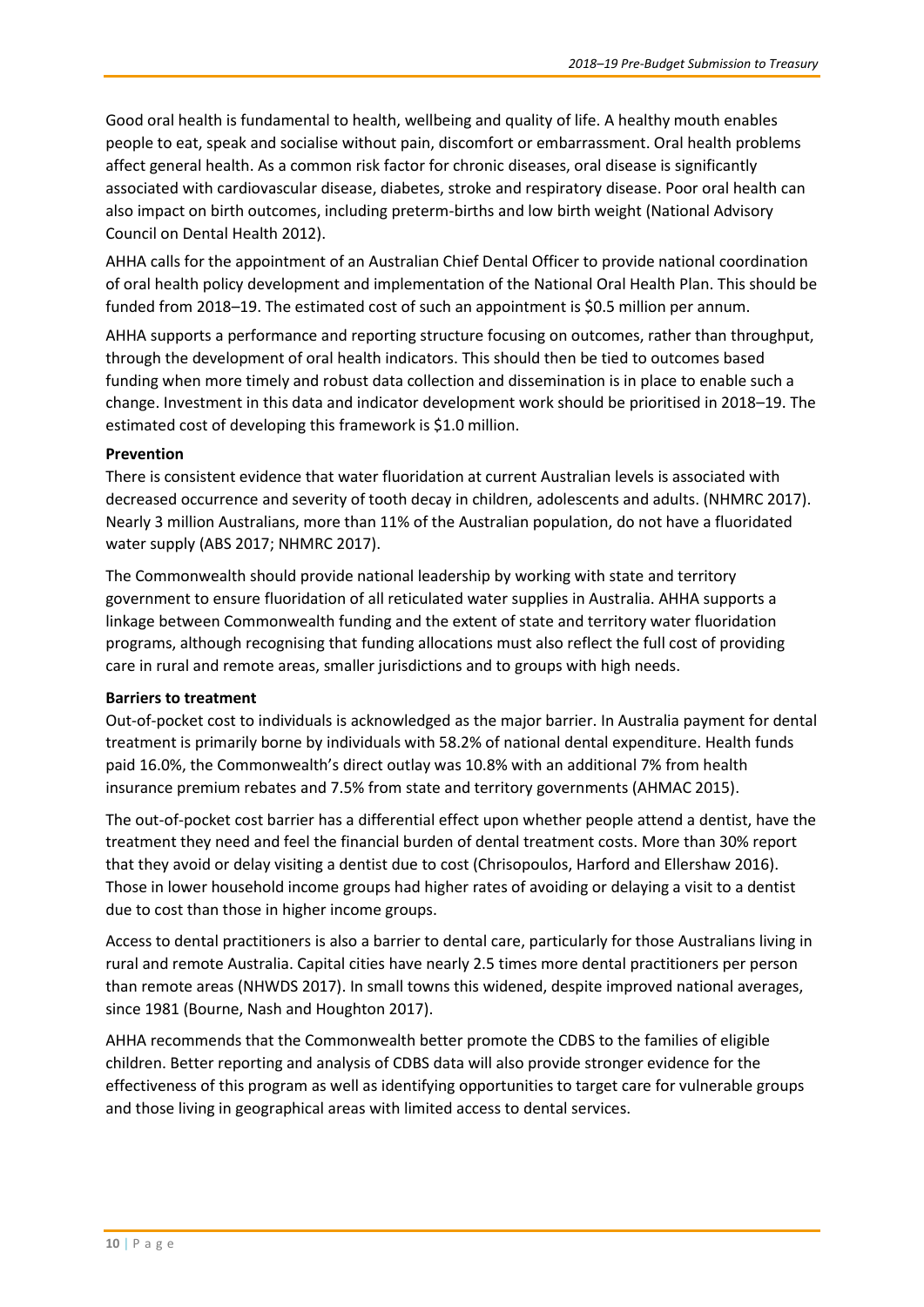# <span id="page-14-0"></span>5 Private health insurance

Key Recommendations:

- A comprehensive Productivity Commission inquiry is established looking at the costs and benefits of private health insurance within the overall health sector.
- Actions targeting different aspects of private health insurance as they relate to PrivateHealth.gov.au and private health insurance policy design are taken relating to:
	- Aboriginal and Torres Strait Islander peoples;
	- Ambulance services;
	- Non-admitted hospital procedures;
	- Primary healthcare;
	- People in rural and remote areas;
	- Communicating policy changes;
	- Private Health Insurance Rebate;
	- The provision of private health insurance data;
	- Price transparency and informed decision making;
	- Acceptable levels of insurer profitability and premium increases; and
	- Preferred providers.

The Australian health system and its model of universal healthcare are complex—with public and private providers, public and private sources of funding, and concepts of patient choice and equity of access, clinicians as business owners and as employees, sitting side by side. Changes to that system, such as potentially limiting the use of private health insurance (PHI) in public hospitals, need to be made with care as there are many possible consequences including: funding pressures for public hospitals; difficulties with recruiting and retaining clinicians; reducing choice for patients whose preferred clinician may also prefer to practise in a public hospital; and decreasing the value proposition for PHI where private hospital services may not be available. These issue should be examined as part of an overall review of health system funding in Australia—to ensure that we maintain a strong universal health system with care available and affordable for all who need it, not just those who can afford it.

With more than \$6.4 billion of public money to be given to private health insurers through the Private Health Insurance Rebate in 2017–18, and only one-half of all Australians using PHI, the Commonwealth Government should establish a comprehensive Productivity Commission inquiry looking at the costs and benefits of PHI within the overall health sector. The Productivity Commission inquiry should also consider appropriate levels of profitability within the PHI sector, which has become increasingly for-profit driven, but is heavily subsidised and has government policy pushing the public into taking out health insurance policies.

Foundational principles of Australia's universal healthcare system include that clinicians are free to provide their services as private providers; and that patient choice is available, both for services from clinicians and from hospitals.

In many parts of regional, rural and remote Australia, there are no private hospitals available—and for patients to exercise choice regarding clinicians, the opportunity to use PHI in public hospitals must be preserved. Recruitment and retention of health workforce in regional, rural and remote areas is also underpinned by the opportunity for providers to be able to offer private services in public hospitals.

In the children's hospital sector there are few, if any, private hospital options.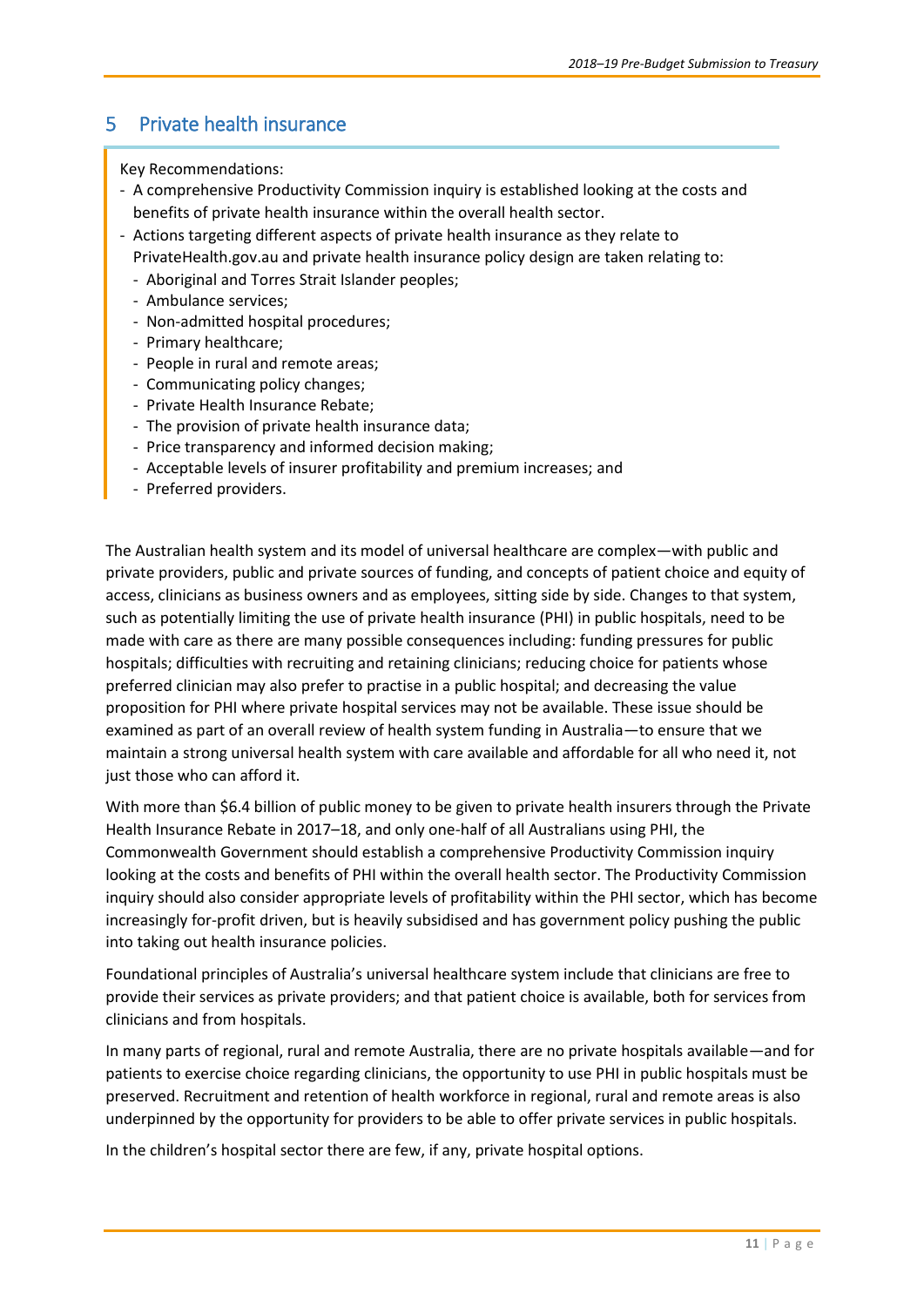State and territory health departments have protocols and guidelines regarding communications with patients about the use of PHI, and associated complaints mechanisms. A more fulsome analysis of public hospital service utilisation by private patients would examine how these protocols are implemented in hospitals, and any related complaints data.

To address these concerns, it is vital that the Commonwealth proactively engage with the sector based upon its health system stewardship role.

## **AHHA recommendations**

## *Productivity Commission review*

- The Commonwealth Government should establish a comprehensive Productivity Commission inquiry looking at the costs and benefits of PHI within the overall health sector
- Should the inquiry recommend the abolition of the Private Health Insurance Rebate in its entirety, these savings should be transparently re-directed to the public health system. However, should the rebate be retained, its application should be limited to products which meet the simplified gold, silver and bronze product specifications.
- Any application of the rebate to general treatment cover should only apply to policies covering safe and effective evidence-based treatments known to maintain and improve the health of consumers.
- Should the Government decide to remove the Private Health Insurance Rebate for all general treatment cover, the AHHA contends that the MBS should be broadened to support access to evidence-based primary and sub-acute health services such as dental, physiotherapy and psychology services, for example, as part of bundled health packages currently under consideration in the review of primary healthcare.

# *PrivateHealth.gov.au*

- The Commonwealth Government should invest in promoting PrivateHealth.gov.au nationally and on an on-going basis.
- PHI providers should be required to prominently promote PrivateHealth.gov.au across their media platforms and as part of their advertising campaigns as a condition of receiving government support and funding.

# *Private health insurance policy design—Aboriginal and Torres Strait Islander peoples*

- PHI providers should be encouraged to work together with Aboriginal and Torres Strait Islanders health organisations and consumer representatives to develop more culturally appropriate products.
- It is an oversight that Aboriginal and Torres Strait Islander representation is not included in the membership of the Commonwealth's Private Health Ministerial Advisory Committee, and Aboriginal and Torres Strait Islander representation should be included in current and future Commonwealth advisory work on PHI.

## *Private health insurance policy design—ambulance*

- The Commonwealth Government should consider removing ambulance insurance from PHI policies and replacing it instead with a universal scheme for ambulance coverage. This could be funded as part of the redirection of funds from the Private Health Insurance Rebate towards the public healthcare system. The Commonwealth Government would need to closely monitor insurers to ensure that the savings from not offering ambulance cover are passed on as reduced premiums.

## *Private health insurance policy design—non-admitted hospital procedures*

Where medical services are provided on referral from the hospital in an outpatient, community or home setting, these services should be eligible for cover through PHI.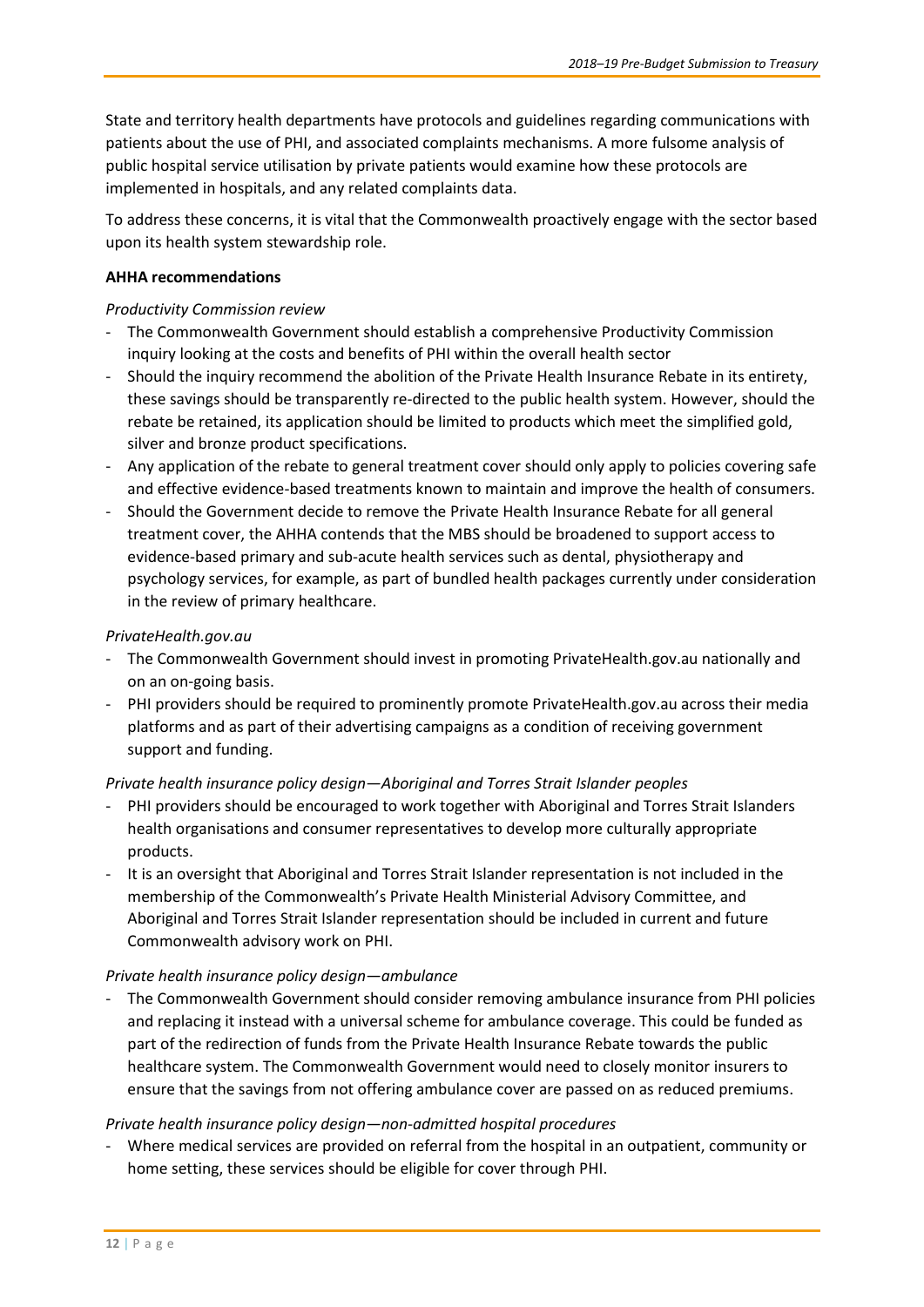# *Private health insurance policy design—primary healthcare*

- The Commonwealth Government should clearly define its expectations of the role of private health insurers in primary healthcare, and any increased role for private health insurers in primary healthcare must neither reduce access nor increase costs for non-insured consumers.

# *Private health insurance policy design—rural and remote*

- Because rural and remote PHI policy holders do not receive similar value as metropolitan policy holders, and because Commonwealth incentives attempt to increase the number of PHI policy holders and the use of private hospital services, PHI providers should be mandated to offer rural and remote policy holders transportation and accommodation support to undergo private procedures in metropolitan centres.
- To ensure equity of costs incurred across health insurance providers, a risk equalisation pool should be developed such that the risk-adjusted costs associated with such a scheme are equitably shared across insurers.

# *Communicating private health insurance policy changes*

The Commonwealth Government should mandate a method of communicating policy changes to consumers which should guarantee timely communication and allow consumers adequate time to change product or provider without being penalised or inconvenienced.

## *Community rating and risk equalisation*

- The Commonwealth Government should retain community rating as set out in the Private Health Insurance Act 2007 in tandem with risk equalisation, and that risk stratified policies should not be permitted to be offered by private health insurers.

## *Data*

- Better data is required to understand the use of PHI in public hospitals. This data should be disaggregated to hospital level and should identify the case-mix of patients using the public system and PHI in public and private hospitals. More nuanced data on exclusionary products is needed. More detail is also needed on the number of complaints received at the jurisdictional level on the use of PHI in public hospitals.

## *Price transparency and informed decision making*

In order to increase price transparency and informed decision making, specialist and general practitioner fees should be published by procedure name indicating at a minimum the top and bottom decile, median fee and the Medicare fee, and reported by Primary Health Network region in a timely and regular manner.

## *Private health insurance industry—profitability*

The Commonwealth Government should initiate an inquiry into appropriate levels of profitability and returns to equity within the PHI industry, taking explicit account of Government policies that remove significant levels of uncertainty concerning industry revenues being received. The findings from this inquiry must then be used when evaluating the appropriateness of any requests from PHI providers to increase premiums on their products.

## *Private health insurance industry—preferred providers*

PHI providers should not be permitted to establish networks of preferred health service providers offering discounted service provision nor to establish their own facilities for a range of health services and treatments if they retain eligibility for the PHI Rebate.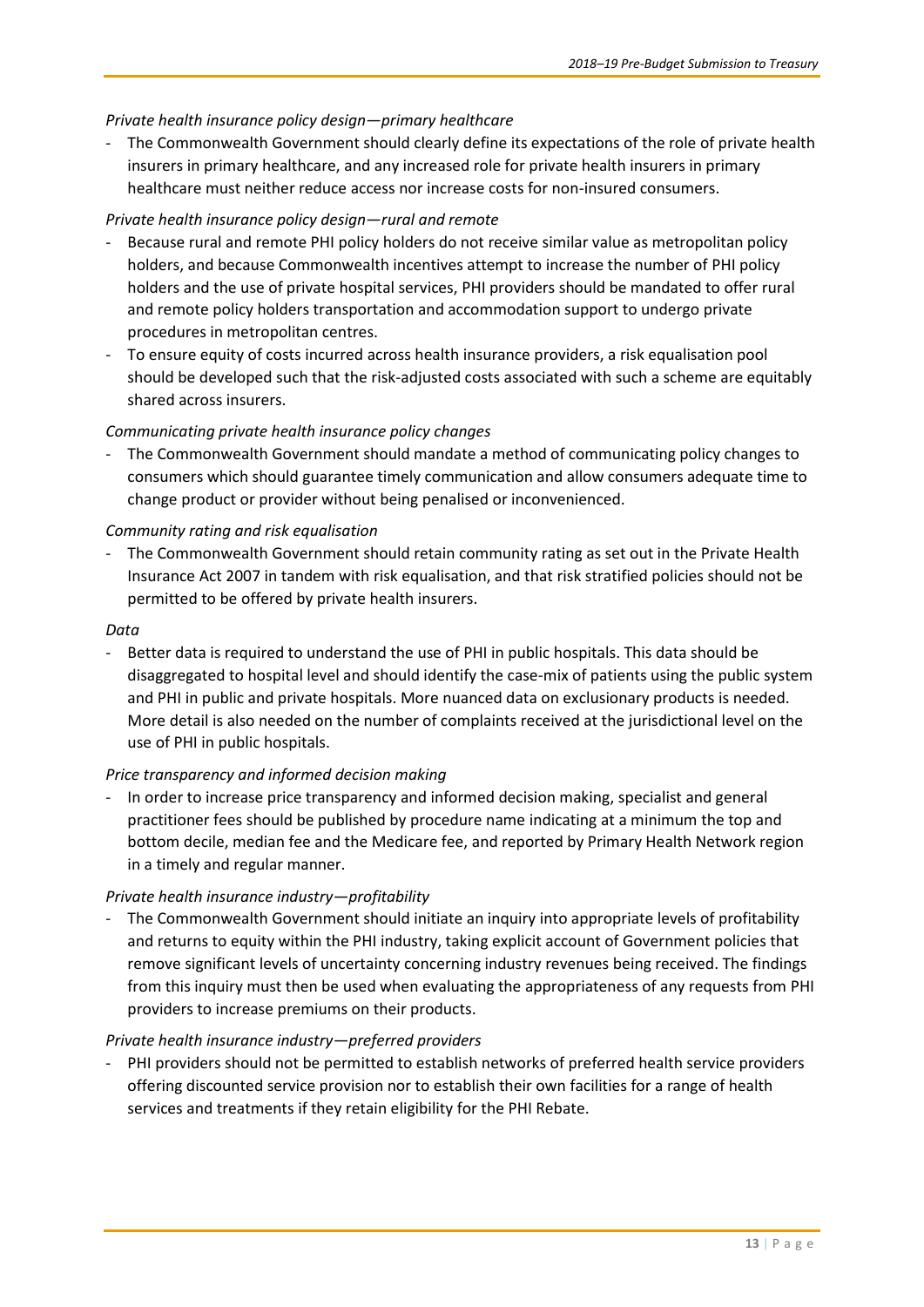# <span id="page-17-0"></span>6 Health workforce

Key Recommendation:

- A national workforce reform strategy is developed that goes beyond the adequacy, quality and distribution of the health workforce as it currently exists. The strategy will provide direction on outcomes-focused and value-based changes in scopes of practice and models of care to meet public need, with coordination of education, regulation and funding (at the Commonwealth, state and territory and regional service levels), for both regulated and unregistered health professions.

There are joint roles and responsibilities between Commonwealth Government, and the state and territory governments relating to the health workforce and their education and training requirements (COAG 2012; COAG 2017).

At both Commonwealth, and state and territory levels, there is significant focus on the number and distribution of health professionals regulated under the Health Practitioner Regulation National Law Act 2009 (the National Law), in particular medical professionals and nurses. However, data does not currently capture information about accessibility, responsiveness, acceptability, quality and appropriateness. Further, data on numbers and distribution need to be interpreted in terms of evolving and innovative changes in scopes of practice and models of care, particularly with growing evidence of comparative cost-effectiveness of allied health led-care and multidisciplinary involvement in models of care across the patient journey (Office for Professional Leadership 2015). Relationships with scopes of practice and use of the non-registered workforce are also unknown.

The Productivity Commission noted 'Labour costs comprise a large share of health expenditure, and so making better use of health workforce skills and competencies could lead to large efficiency gains. There is evidence that some tasks that are currently the exclusive responsibility of particular professionals could be performed just as effectively by others, without compromising patient safety or the quality of care' (PC 2015).

The former Health Workforce Australia reported that a 'business as usual' approach to the health workforce is not sustainable, with a need for coordinated, long-term reforms by government, professions and the higher education and training sector for a sustainable and affordable health workforce. The main policy levers required for change were innovation and reform, immigration, training capacity and efficiency and workforce distribution, with innovation and reform measures identified as the area of most promise (HWA 2013).

While the National Law has an objective 'to enable the continuous development of a flexible, responsive and sustainable Australian health workforce' (Health Practitioner National Law Act 2009), there is no shared vision documented for what such a workforce looks like. Further, there are limited mechanisms to ensure a match between health professional education and training which is controlled nationally, and the workforce needs of the largely state-controlled healthcare organisations (Leggat 2014). In the review of the National Registration and Accreditation Scheme (NRAS), it was identified that an improved mutual understanding about the future agenda in workforce reform was needed. Submissions to the review showed an almost universal agreement on the importance of developing national workforce policy guidance that can be acted upon by all entities and processes within, and interdependent with, NRAS–consumers, employers, professional associations, education providers, National Boards and government departments (Woods 2017).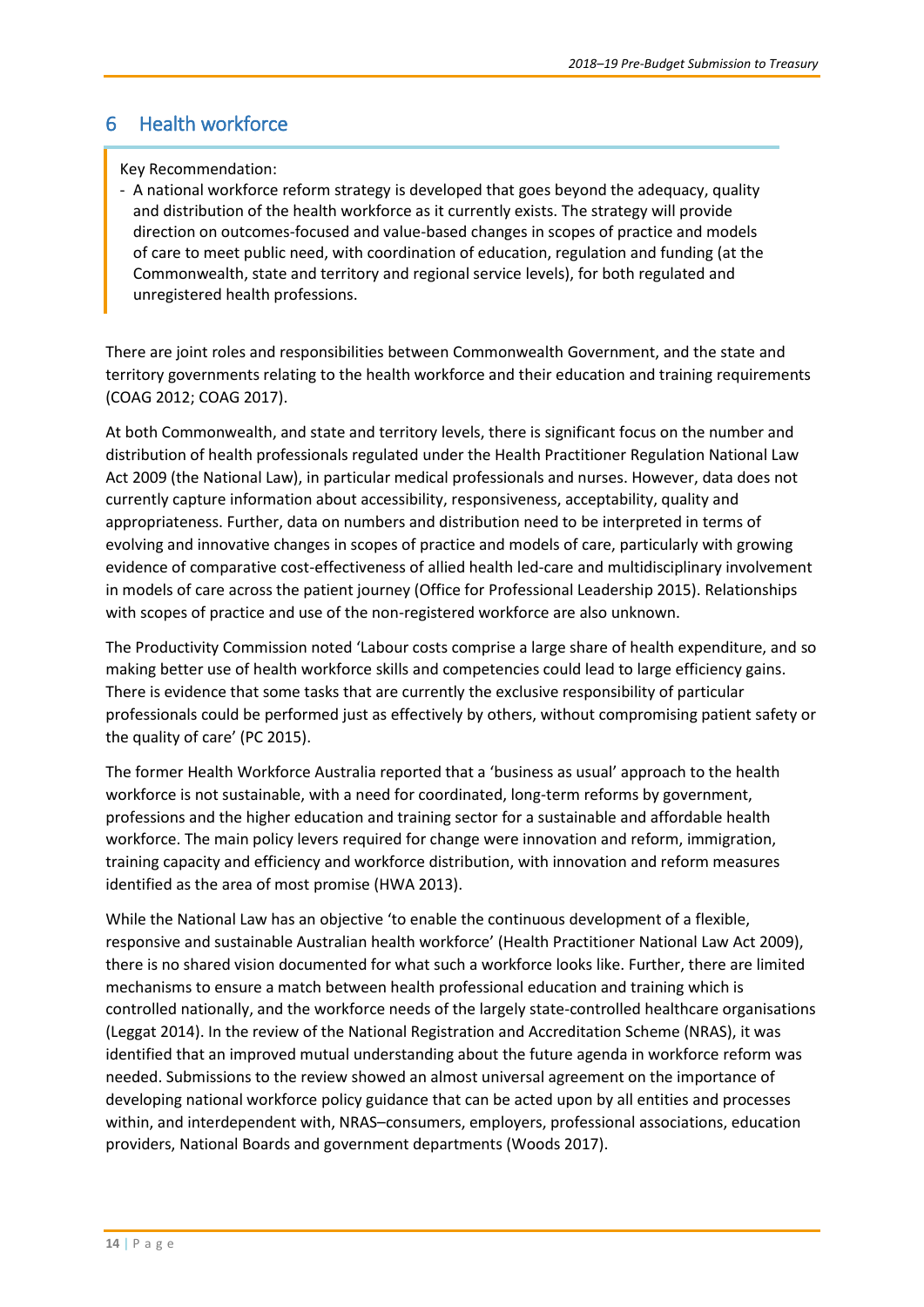Within this context, clinical training and experience, particularly for clinical placements, is recognised as a critical component in preparing health professionals for practice. The quality of and time in pre-registration placements has been recognised as one of the main influencing factors in determining career destinations for health professionals (Universities Australia 2017). Support and incentives for placements are critical in terms of rural and remote distribution, but should also be considered in terms of areas of public need and service models. With drivers to shift care from hospital to primary and community care sectors, there need to be similar drivers supporting clinical training and placements in these settings, including primary healthcare, disability care, aged care and mental health. Without sufficient exposure to healthcare settings outside of public hospitals, the choice to practice in other settings (and readiness to do so) is reduced. Promoting efficient and sustainable use of limited clinical training resources is of value and benefit to all stakeholders. While the Independent Hospital and Pricing Authority (IHPA) is designing a nationally consistent method of classifying teaching and training activities and the associated costs to inform activity based funding (ABF) in public hospitals, consideration of, and responsibility for, placements beyond the hospital environment needs attention.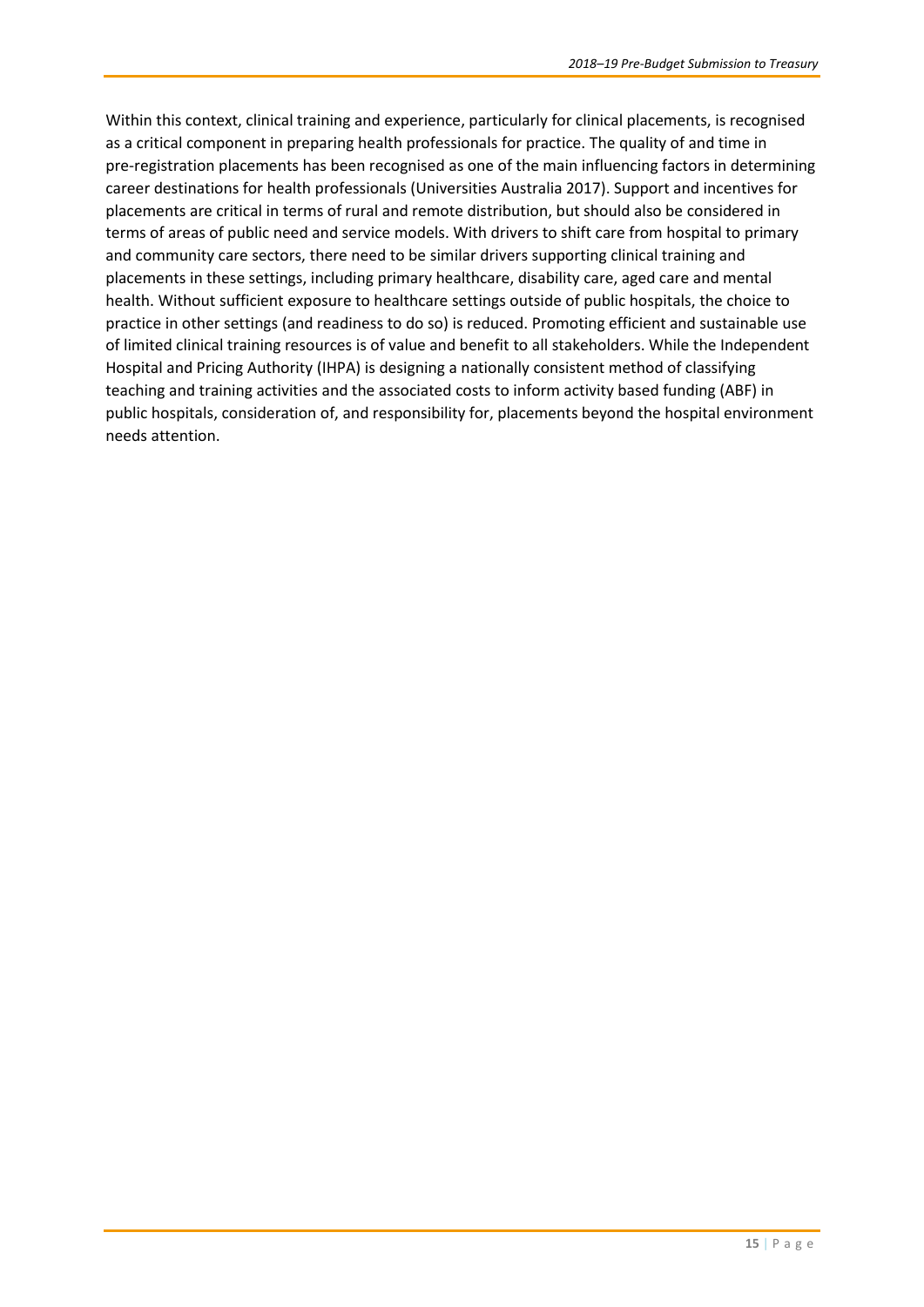# <span id="page-19-0"></span>7 Preventive healthcare

Key Recommendations:

- The Commonwealth Government prioritises development and implementation of preventive health strategies. These strategies will direct attention to common risk factors and determinants including overweight and obesity, alcohol misuse and abuse, tobacco consumption, inequality and immunisation.
- Funding for preventive health targets a return to funding levels commensurate with the average in recent years of around 2.3% of recurrent expenditure on health.
- A cooperative approach between Primary Health Networks and Local Hospital Networks is established to develop shared regional needs assessments, priority setting and funding for regionally targeted preventive health initiatives that respond to local community needs.
- There is investment in evidenced-based strategies to discourage the consumption of sugarsweetened beverages. This will include measures to regulate availability, improve labelling, restrict promotion, reduce consumption, increase public awareness and implement a 20% ad valorem sugar-sweetened beverages tax. Revenue raised from a sugar-sweetened beverages tax should be hypothecated for preventive health measures.

A person's healthcare should extend beyond immediate presenting concerns to take a broader view of their health and wellbeing. Such an approach requires consideration of the social determinants of health, as well as a preventive approach to healthcare, supported by deliberate investment by government.

Health should be seen as an investment, not just a cost. As reinforced in the recent report of the Productivity Commission, there is a strong rationale for a greater emphasis on public health and prevention in an integrated system (PC 2017), with expenditure on such measures contributing to Budget repair by reducing future demand on the health system while simultaneously improving health outcomes and quality of life for all Australians.

Preventive health measures aim to reduce illness, prevent disease and promote wellness. This in turn reduces individual, intergenerational and health system burden, improves health system resource use and boosts productivity through greater economic participation and productivity. Yet Australia spends less on public health and prevention than most other OECD countries, ranked fourth lowest in 2014, with 1.9% of recurrent health spending compared with Canada's 6.3% and the United Kingdom's 5.1% (OECD 2017). Since peaking at 2.3% in 2007–08, Australian spending has fallen to 1.7% in 2015–16 (AIHW 2017).

Chronic disease is responsible for 83% of all premature deaths in Australia and 66% of the burden of disease (GBD 2015). Despite this, 31% of Australia's burden of disease is preventable (AIHW 2016), intensifying the need for investment in evidence-based, cost-effective preventive health strategies.

While investing in preventive health measures generates a short term cost, such initiatives can also create savings in reduced healthcare costs in the future and improve quality of life over the life course. With the fourth Intergenerational Report highlighting the pressure that health costs will place on the Commonwealth Budget (Treasury 2015), it is vital that there be a significant investment in preventive health strategies to lessen the individual, intergenerational and health system burden which will otherwise emerge in the future. This is also consistent with Objective 1 of The National Strategic Framework for Chronic Conditions, which is 'to focus on prevention for a healthier Australia' (AHMAC 2017).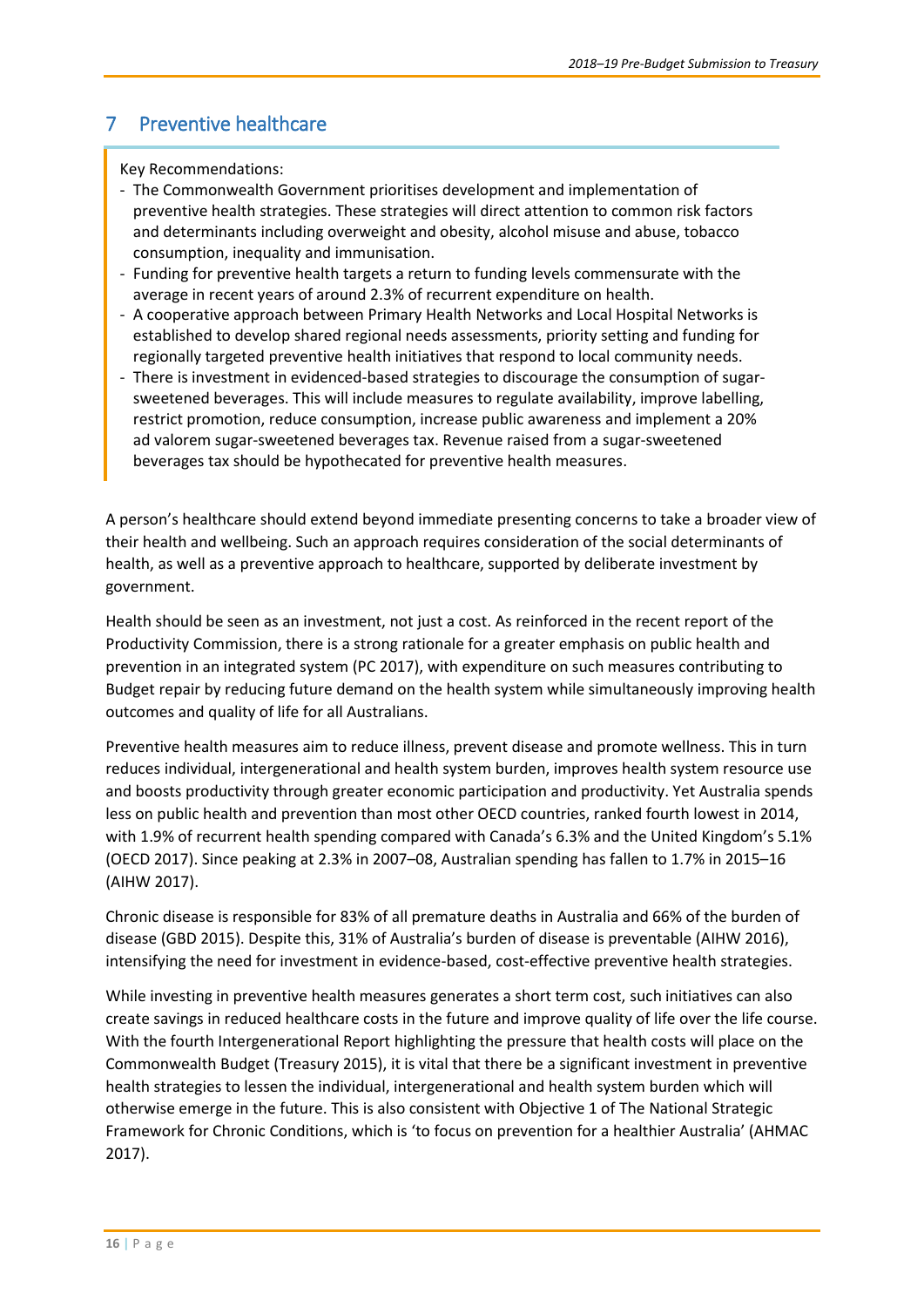Funding for preventive health should target a return to funding levels commensurate with the average in recent years of around 2.3% of recurrent expenditure on health on activities including health promotion, prevention and early intervention.

Funds dedicated to prevention activities must be based on regional need. A collaborative approach is required between the Commonwealth, state and territory governments to establish consistent governance arrangements between Primary Health Networks and Local Hospital Networks for shared regional needs assessments, priority setting and funding. This will support delivery of preventive healthcare that is coordinated, integrated and responsive to local need.

A strategic approach to delivering preventive health activities focussed on common risk factors and determinants, rather than individual diseases is also required. This approach must incorporate evaluation and prioritisation of cost-effectiveness, and must also monitor and evaluate performance and outcomes.

Strategic priority areas in preventive health should include:

- Overweight and obesity;
- Alcohol misuse and abuse;
- Tobacco control;
- Inequality; and
- Immunisation.

Obesity is an Australian health priority with 63% of the adult population overweight or obese and obesity surpassing smoking as the leading cause of preventable death or illness and (AIHW 2016). Obesity has high economic and human consequences at an individual and societal level. Australian modelling shows that the direct health costs of obesity in 2011–12 were \$3.8 billion (PwC 2015).

Increased consumption of energy-dense nutrient-poor foods is the predominant cause of obesity, with estimates that sugar-sweetened beverages (SSBs) account for at least one fifth of weight gain (Woodward-Lopez et al. 2011). Investment is needed in a broad array of evidenced-based strategies to discourage the consumption of SSBs, incrementally reduce overweight and obesity, and improve health outcomes. This approach should include measures to regulate availability, improve labelling, restrict promotion, reduce consumption and increase public awareness of potential harms.

While this is likely to have a modest impact on population rates of obesity it will result in substantial benefits to population health. An additional 20% ad valorem tax will reduce rates of type 2 diabetes, heart disease and stroke, with an estimated 1,600 extra people alive after 25 years as a result of the tax, providing considerable health system savings and generating an estimated \$400 million in revenue annually (Veerman et al. 2016).

Revenue raised from a SSBs tax should be hypothecated for preventive health measures including approaches to improve diet, increase physical activity, prevent obesity and educate on nutrition.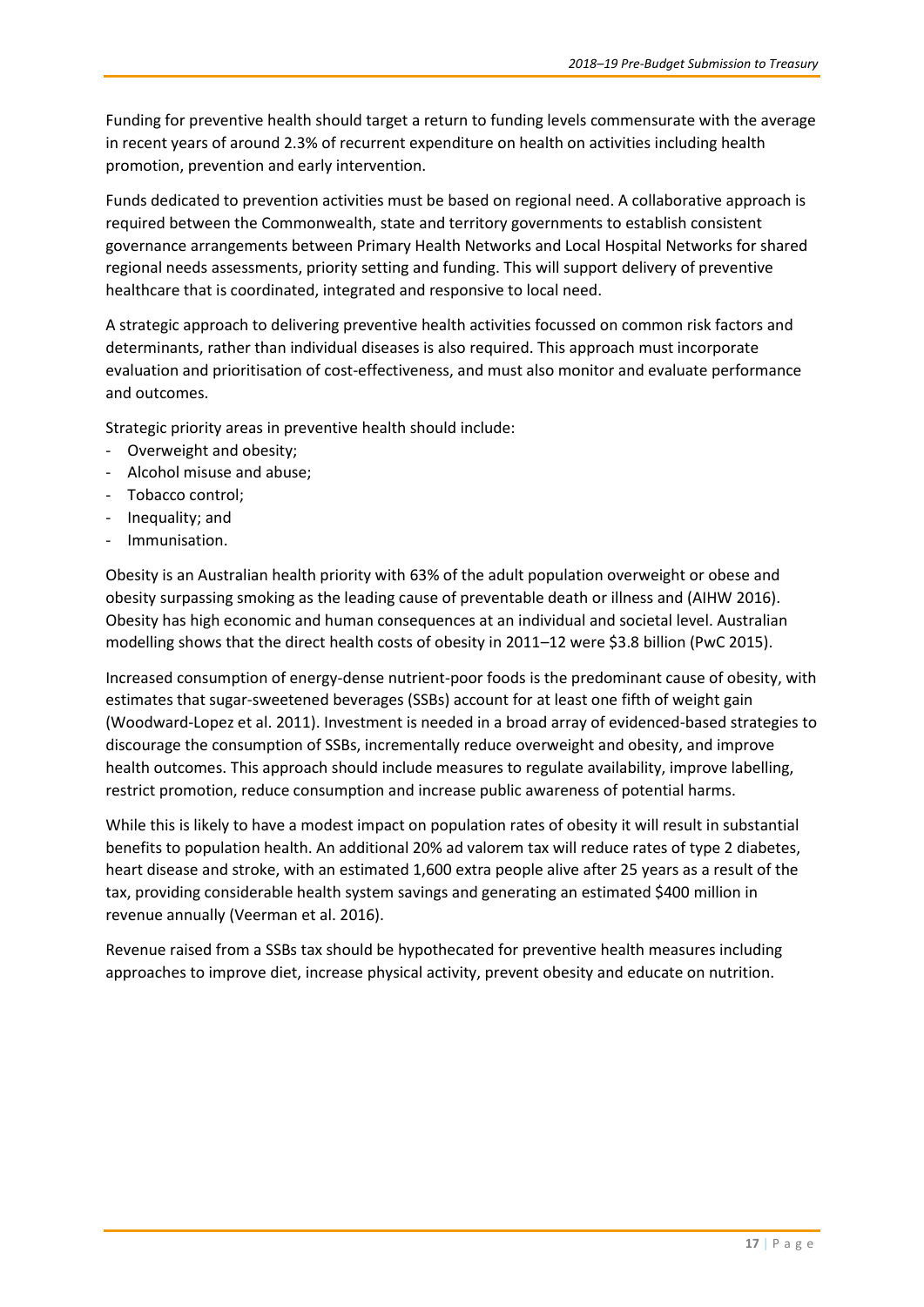# <span id="page-21-0"></span>8 Advance care planning and palliative care

Key Recommendations:

- A nationally consistent legislative framework is developed to support end-of-life decisionmaking and advance care planning.
- Integration of advance care planning documents in My Health Record with primary care, hospital, community and aged care electronic health records is enhanced.
- There is system-wide transformation of palliative care services and models of care to better respond to end-of-life needs and to meet increasing demand. These changes will require a coordinated and integrated approach across primary, community, aged care, specialist and hospital care.
- Medicare Benefit Schedule items are introduced to support the involvement of general practitioners, nurse practitioners and primary care nurses in advance care planning and palliative care.
- Medicare Benefit Schedule items are introduced to support the involvement of palliative care specialists in case-conferencing and family meetings.
- A national minimum data set for palliative care is developed.
- Advance care planning and palliative care are included in the aged care accreditation and quality framework.

Australians are living longer, with the number of deaths in Australia set to double over the next 25 years (Swerissen and Duckett 2014). Palliative care should relieve suffering, preserve dignity, be accessible and enable people to die in a place of their choice. The health system in Australia today provides increasingly aggressive therapies for the frail elderly that often extend life but also have the potential to cause harm. As a nation we have been slow to adapt to the care requirements of the increasing prevalence of chronic diseases and an aging population. Palliative care services have inadequate capacity to provide consistent and coordinated care for current or future needs.

AHHA recognises that balancing healthcare expectations with the resource-constrained health system to provide satisfactory palliative care is challenging. While hospitalisation at end-of-life is common, with improved advance care planning it is possible to firstly improve care by reducing hospitalisations and unwanted and often invasive life prolonging treatment, and secondly to reduce their associated costs by providing access to less acute inpatient palliative or hospice care (McCarthy et al. 2015).

AHHA supports the Senate Community Affairs Reference Committee recommendation to harmonise laws across all jurisdictions about advance care planning documents and substitute decision-makers (CARC 2012). This will support a nationally consistent approach that will protect clinicians from medico-legal risk and provide a decision making framework to support patients in accessing the care that they wish to receive.

My Health Record accepts uploads of advance care planning documents. However, access to these documents should be enhanced, with greater linkage and alerts to the existence of these documents in primary care, hospital, community and aged care electronic health records. This will facilitate continuity and coordination of care, improve clinician awareness and assist in providing care that aligns with Advance Care Directives. Additionally, such systems could potentially prompt discussion and documentation of advance care planning at key times in the patient journey, including:

- At agreed milestones (such as 75+ health assessments);
- During chronic disease planning and with the development of multiple comorbidities; and
- At onset of dementia.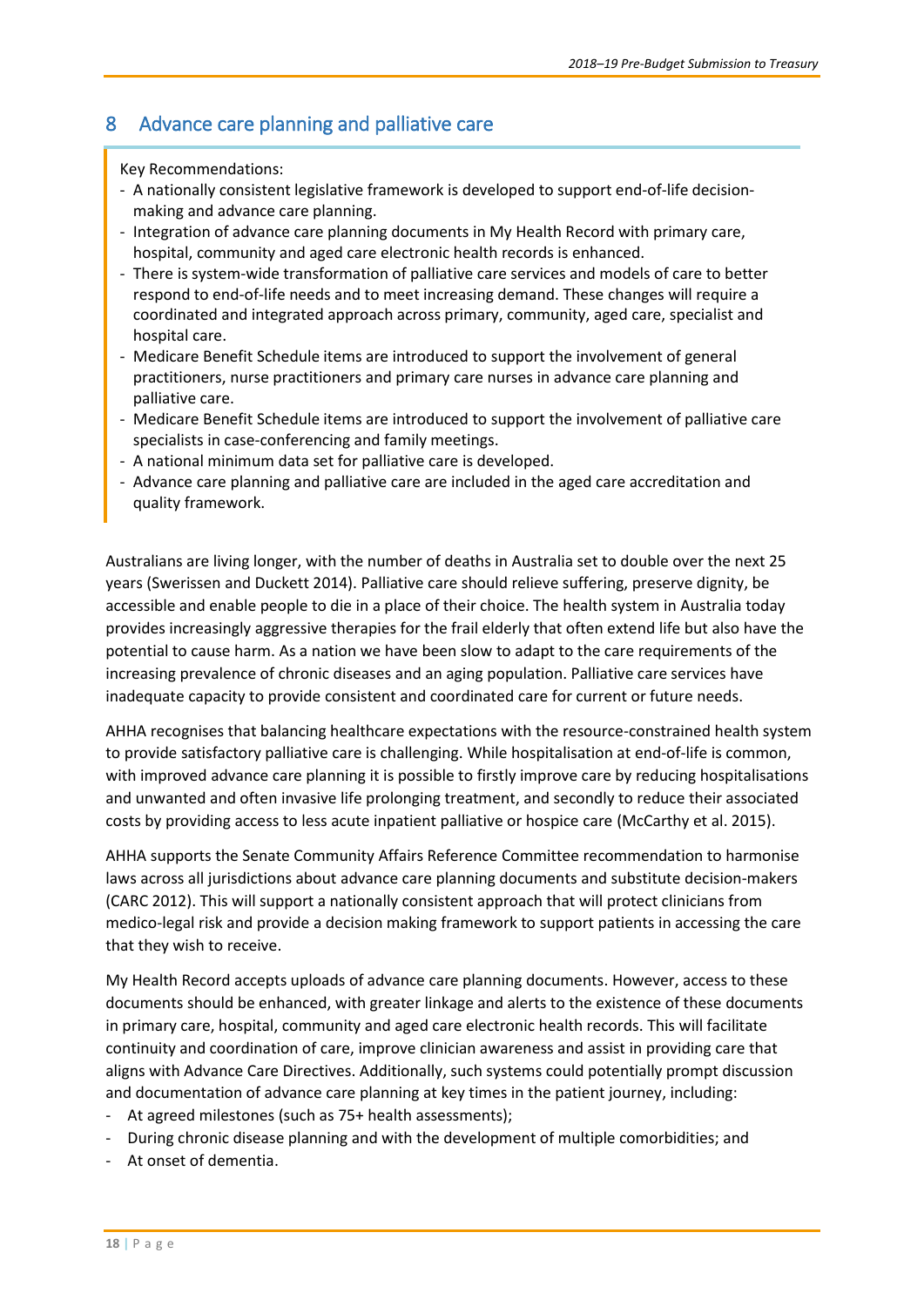Review of the Medicare Benefit Schedule items for the provision of advance care planning and palliative care are necessary. This should include establishment of items to support involvement of general practitioners, nurse practitioners and primary care nurses in advance care planning and palliative care. Additional items should also be established to support the involvement of palliative care specialists in case conferencing and family meetings.

Data on palliative care are not comprehensive, particularly across the community-based sector, making it very difficult to measure the number of patients accessing services and the total government expenditure across states and territories (PC 2016). Standardised high-quality data supports outcomes-focused care, recognising community need and supporting allocation of resources. It is recommended that funding is allocated to engage with primary health networks, and states and territories to develop a palliative care data collection framework. This will provide a minimum data set for palliative care to support increased access to high quality regionally appropriate care.

New aged care accreditation and quality standards for residential aged care, home care and flexible care under development must include advance care planning and palliative care. These standards will support access to care, quality of care and outcomes for consumers accessing aged care services.

Better advance care planning and palliative care coordination have the potential to improve patient outcomes while also providing savings to the health system. With an ageing population, this proposal is a sensible approach towards the dignified treatment of older Australians, those living with chronic diseases and for the health and aged care systems.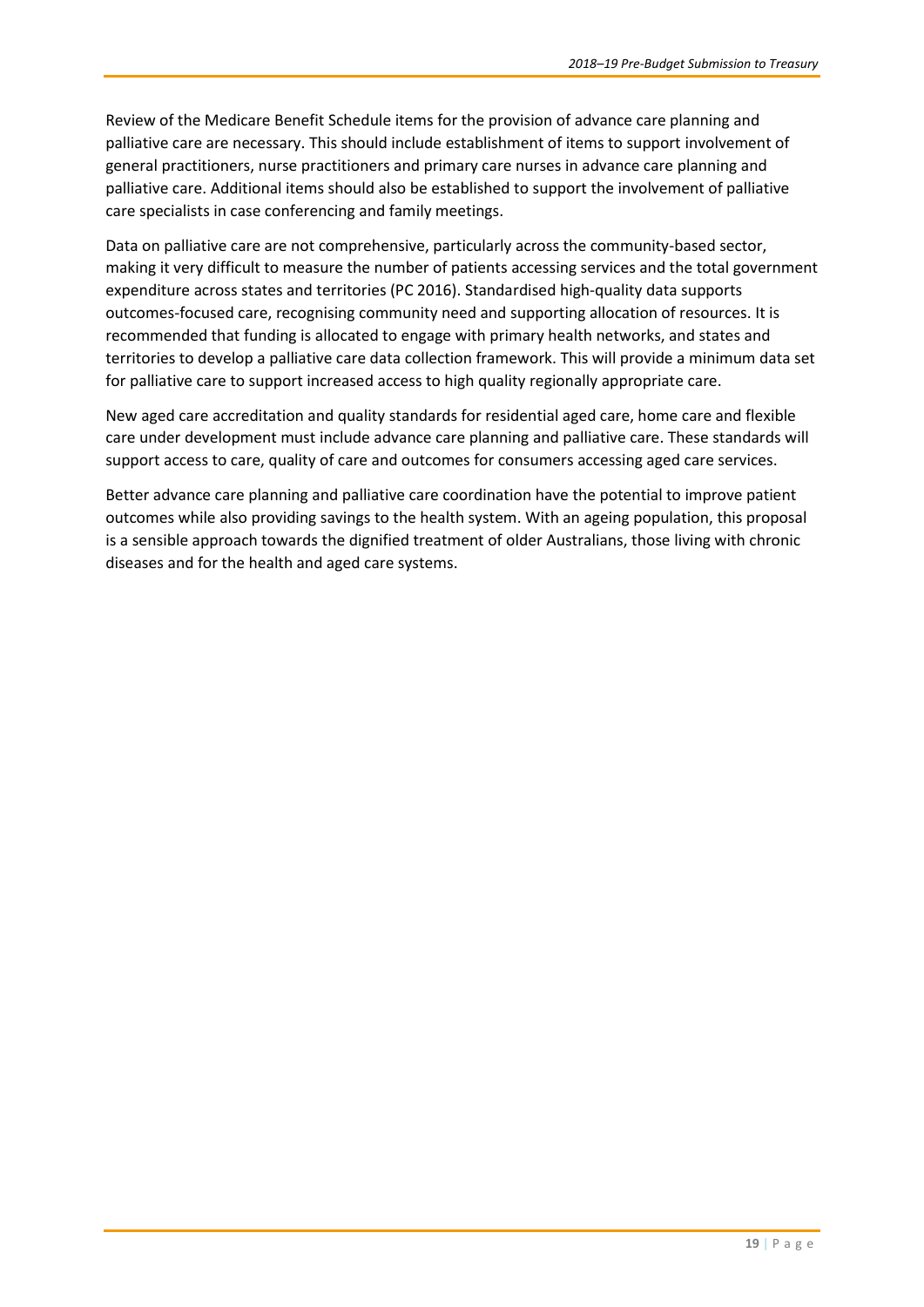# <span id="page-23-0"></span>9 Urgent after hours care

Key Recommendations:

- The Medicare Benefits Schedule Review Taskforce recommendations relating to urgent after-hours primary healthcare services are not accepted.
- Concerns relating to the inappropriate use of urgent after-hours MBS items are more rigorously and impartially investigated, with a focus on patient need and the broader health system implications of proposed policy changes.

The Medicare Benefits Schedule (MBS) Review Taskforce has made a set of recommendations relating to urgent after-hours primary healthcare services funded through the MBS (MBSRT 2017). The recommendations have the effect of constraining to a limited group which suitably qualified medical practitioners can claim for urgent after-hours primary healthcare.

AHHA contends that the Taskforce recommendations, if implemented, would have significant implications for the availability of both urgent and non-urgent after-hours care. This will have a direct adverse impact on patients' access to primary healthcare in the after-hours setting and will result in a spill over of patients seeking alternative care at emergency departments.

The Taskforce report contends that there has been inappropriate use of urgent after-hours MBS items. The appropriate response to this contention should be based on the appropriate use of these MBS items, not constraining which medical practitioners can claim against these items. The issues that must remain prominent is patient access to needed primary healthcare and the broader health system implications of proposed policy changes made in isolation.

The Taskforce report highlights the increased MBS expenditure for items associated with urgent after-hours care and attributes this to inappropriate growth in after-hours primary healthcare provided by medical deputising services. However, the report made no attempt to understand the extent to which this growth was in response to the presence of unmet need in the community due to local general practitioners being unable or unwilling to provide after-hours care.

The Taskforce also provides scant justification for its assessment of the availability of urgent after-hours care on hospital emergency departments. Given the cost of emergency care in a hospital setting and the existing demand pressures on emergency departments, the potential impact of the Taskforce recommendations on access to urgent after-hours care must be more rigorously examined to determine the system level implications of the Taskforce recommendations.

The AHHA does not condone inappropriate billing practices by any medical practitioner. Concerns about the inappropriate use of urgent after-hours MBS items should be addressed by the Commonwealth Government:

- Defining urgent treatment in a manner that is clearly understood by all medical practitioners providing after-hours care and communicated accordingly to patients;
- Ensuring that there is appropriate triage of patients when they contact an after-hours medical service so that the patient is streamed to the appropriate healthcare pathway; and
- Conducting appropriate monitoring and enforcement of the use of urgent after hours MBS items.

The AHHA contends that a more impartial and rigorous assessment of the use of urgent after-hours MBS items needs to be conducted that accounts for the issues raised here. An inquiry on the appropriate use of any MBS items must be focussed on patient need and broader health system implications, not which sub-set of medical practitioners should be permitted to claim against them.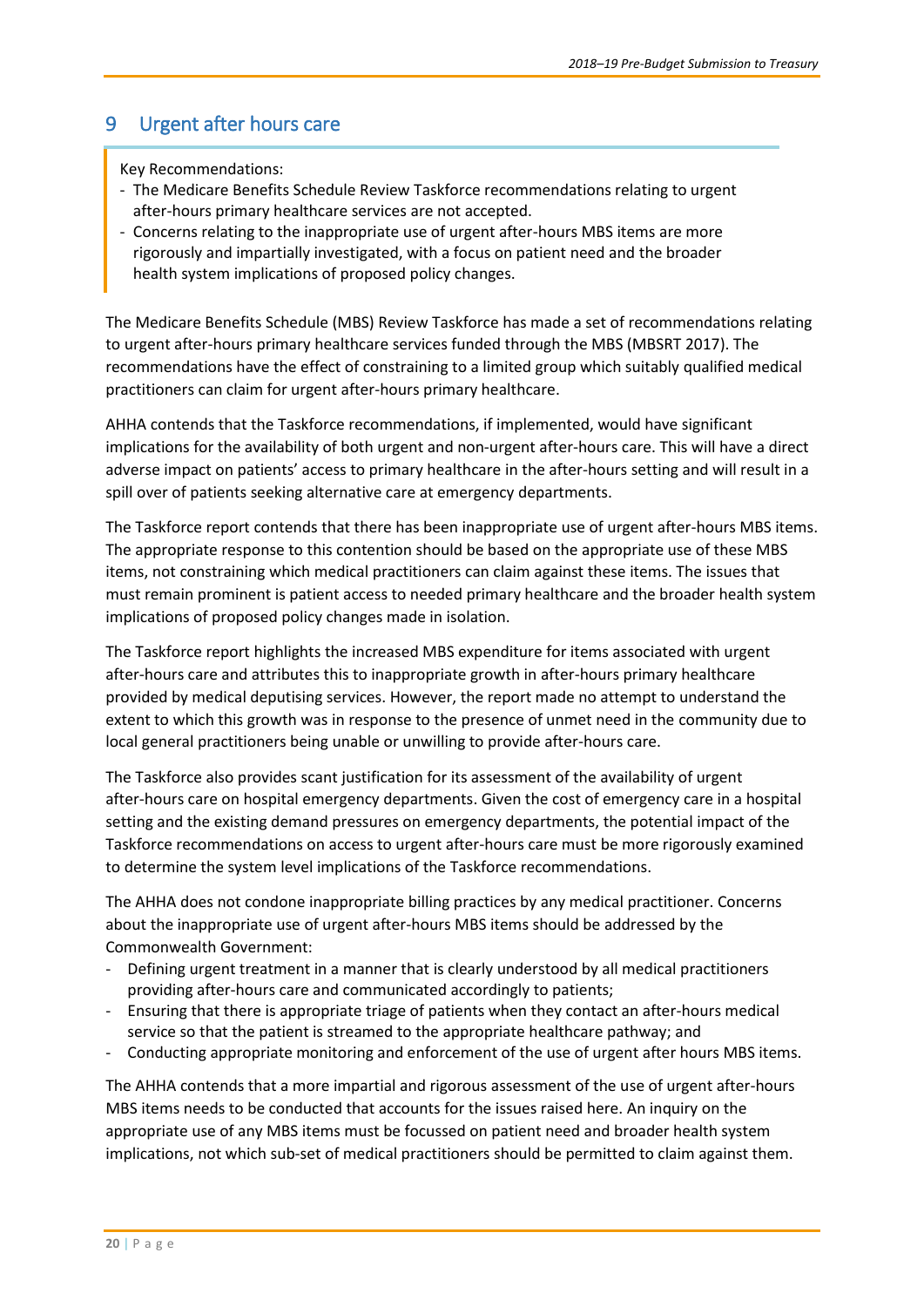# <span id="page-24-0"></span>10 Close the Gap

Key Recommendations:

- The matrix for identifying, measuring and monitoring institutional racism for hospitals and health services across Australia is validated. \$0.5M
- Targeted long term programs to increase Aboriginal and Torres Strait Islander representation in the health workforce are delivered.
- The Implementation Plan for the National Aboriginal and Torres Strait Islander Health Plan 2013-2014 is funded.

AHHA calls for sustained priority support for Aboriginal and Torres Strait Islander health programs including those that encourage collaboration, between Aboriginal community-controlled services and mainstream services, and which develop the capacity and resilience of individuals and communities. There is a particular opportunity through Primary Health Networks to entrench better connectedness with non-Aboriginal and Torres Strait Islander health services at the primary level, but also better planning for the healthcare needs and challenges facing Aboriginal and Torres Strait Islander people.

The 2018 Federal Budget coincides with the planned Federal Government 'refresh' of the Closing the Gap Strategy from mid-2018. The 2018 Federal budget must concentrate resources to the following priorities in order to make significant improvements to Aboriginal and Torres Strait Islander health and Close the Gap in this generation—by 2030.

#### **Institutional racism**

For Aboriginal and Torres Strait Islander people, institutional racism in hospitals and health services fundamentally underpins racial inequalities in health. It forms a barrier to accessing healthcare, and must be acknowledged and addressed in order to realise health equality. A matrix has been developed for identifying, measuring and monitoring institutional racism. This simple and cost-effective tool has shown its value for both internal and external assessment (Marrie & Marrie 2014). Validation of the matrix for use in hospitals and health systems across Australia is required prior to deployment. Once validated the matrix should be incorporated into performance information and reporting requirements across the health system.

#### **Aboriginal and Torres Strait Islander representation in the health workforce**

The Australian health workforce has insufficient Aboriginal and Torres Strait Islander representation which seriously affects the capacity of the health system to meet the needs of Aboriginal and Torres Strait Islander people (AHMAC 2017). Long term targeted programs are needed to increase representation across the health workforce. Aboriginal and Torres Strait Islander health peak organisation have a critical role in supporting the workforce growth and would benefit from the certainty and efficiency of 5-year funding cycles.

#### **Implementation of the National Aboriginal and Torres Strait Islander Health Plan 2013**–**2023**

The Implementation Plan is a major commitment by the Federal Government and requires adequate resourcing. To achieve this objective the Government should undertake formal costing to identify resourcing gaps, the current funding programs and differentiate between mainstream programs and direct Aboriginal and Torres Strait Islander programs. Additional benefit would be gained by a capacity-building plan for Aboriginal Community Controlled Health Organisations in geographic areas with inadequate services and high levels of preventable illness and death.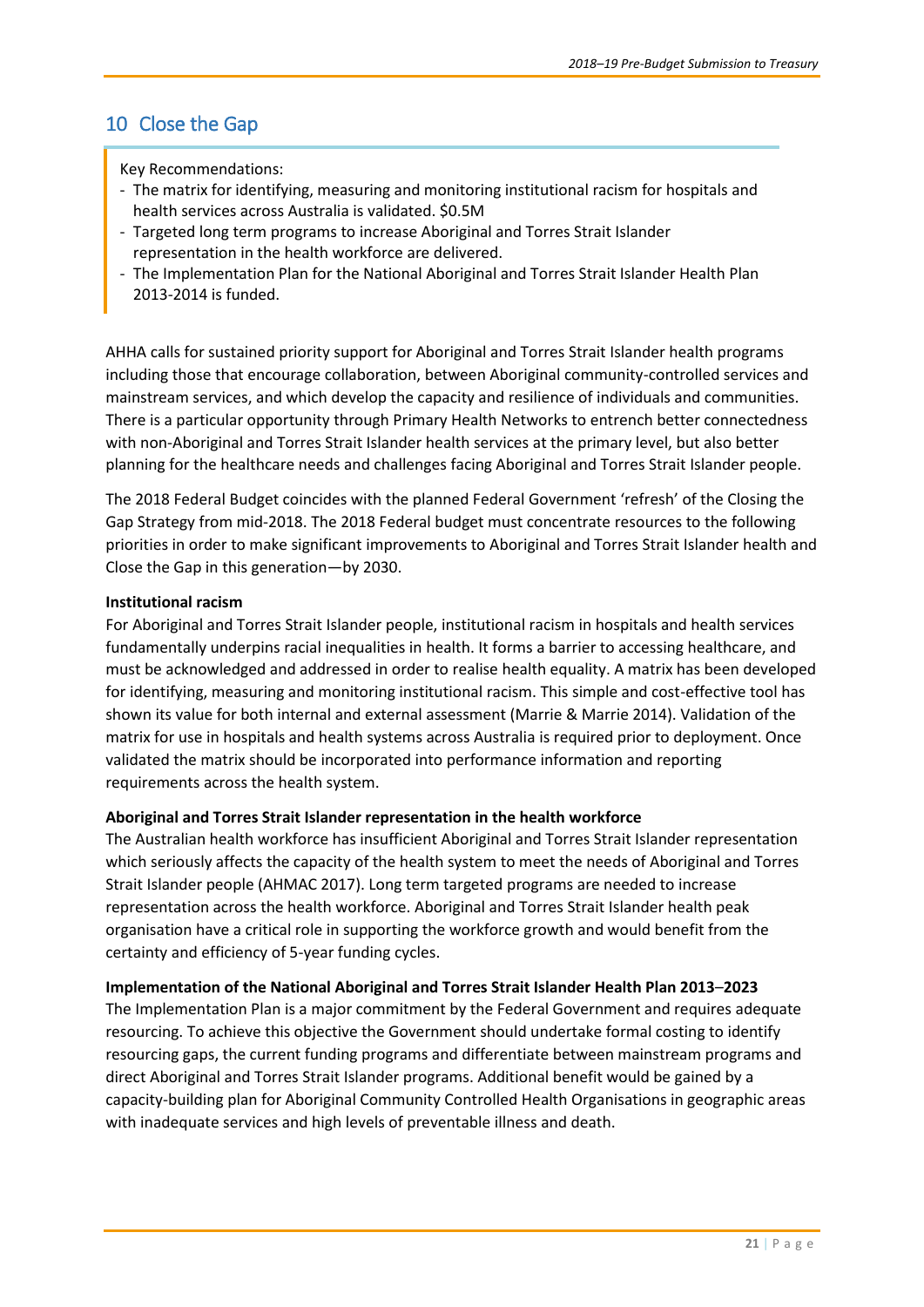# <span id="page-25-0"></span>11 Closing the Gap prescriptions

Key Recommendation:

- The Closing the Gap PBS Measures are reviewed to enable provision of key medicines to Aboriginal and Torres Strait Islander patients regardless of setting.

Implemented in 2010, the Closing the Gap Pharmaceutical Benefits Scheme (PBS) Measure and Remote Area Aboriginal Health Services s100 program have improved Aboriginal and Torres Strait Islander access to medicines and pharmacy services.

Both Closing the Gap PBS Measures and Remote Area Aboriginal Health Services programs are limited by location and substantial gaps remain around the access of people away from home whether visiting family in a regional town or receiving treatment for serious illness in a metropolitan hospital. This has been highlighted as problematic in the work the AHHA is conducting in partnership with the Heart Foundation with hospitals participating in the Lighthouse Hospital Project<sup>1</sup>.

Possible solutions include:

- Enabling hospitals discharging patients registered as Closing the Gap patients to access the Closing The Gap funding necessary to provide a complete medication supply and Dose Administration Aids as required;
- Revising registration of patients for Closing the Gap PBS co-payment measure, to also include patients typically accessing medicines through Remote Area Aboriginal Health Services, to enable consistent and adequate medicine supply at times of hospital discharge;
- Revising the prescriber categories for Closing the Gap prescriptions to include both Remote Area Aboriginal Health Services and hospitals to enable provision of key medicines to Aboriginal and Torres Strait Islander patients regardless of setting; and
- Adding the provision of Dose Administration Aids to the list of medicines funded through Closing the Gap and s100 remuneration programs to improve the safe adherence of medicines by patients at high risk of medicines misadventure.

 $\overline{\phantom{a}}$ 

Details on the Lighthouse Hospital Project can be found at [http://ahha.asn.au/lighthouse/lighthouse-project.](http://ahha.asn.au/lighthouse/lighthouse-project)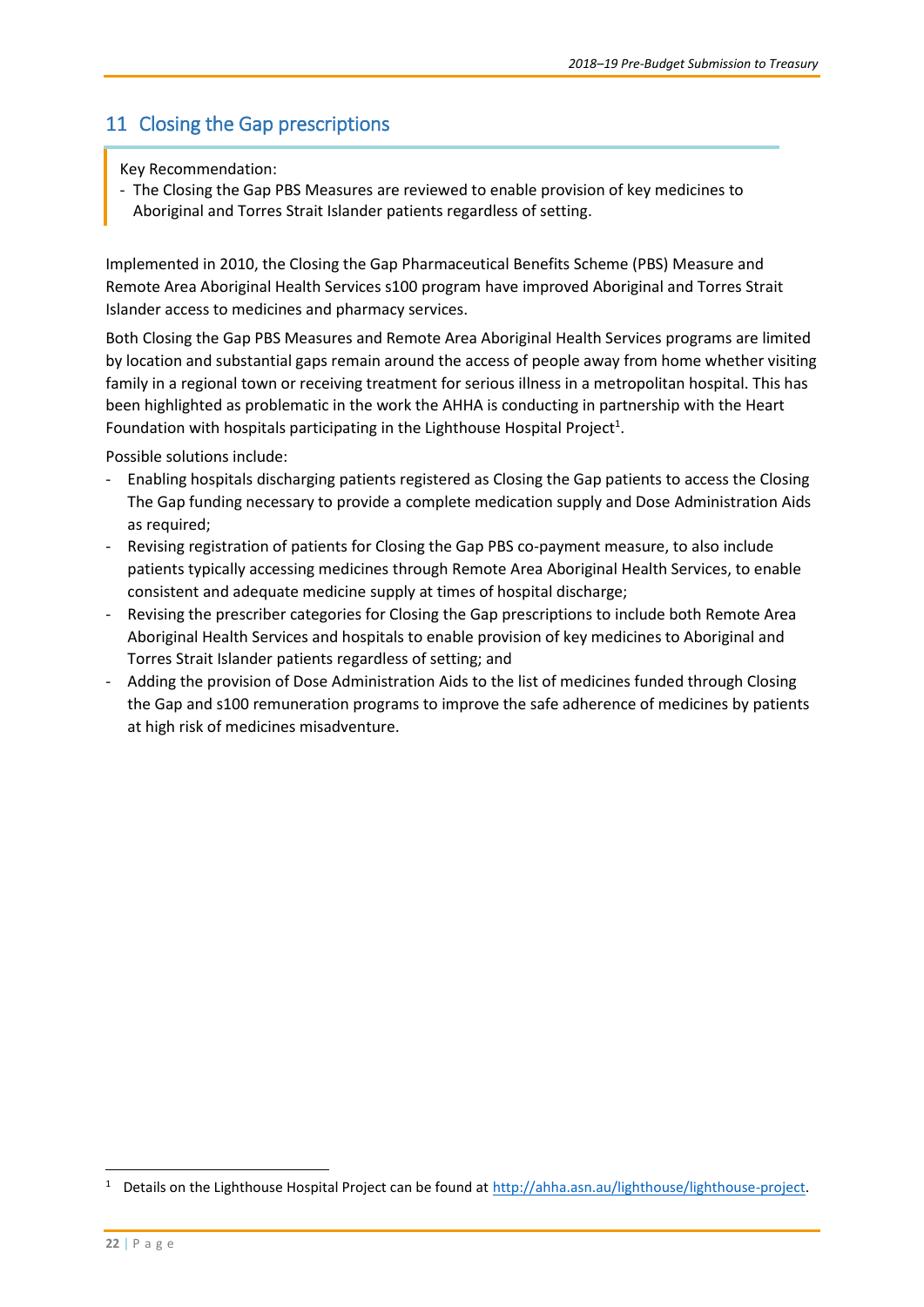# <span id="page-26-0"></span>**Conclusion**

This submission outlines a number of areas of reform to the healthcare system that are achievable with leadership by the Commonwealth Government, working in cooperation with state and territory governments and meso level health service organisations. The way our healthcare system is organised needs to be adapted to more effectively delivery of healthcare services to improve patient care and to achieve system efficiencies.

The Australian Government recognised the importance the Australian public place on universal healthcare with their initiatives announced in the 2016-17 Budget to Guarantee Medicare. The recommendations made in this submission provide the opportunity to build on this expressed commitment to develop a more sustainable, coordinated, accessible and fair healthcare system.

This submission provides a number of practical and necessary recommendations on how this can be achieved with a broad focus on outcomes, coordination of care and specific areas requiring health policy leadership.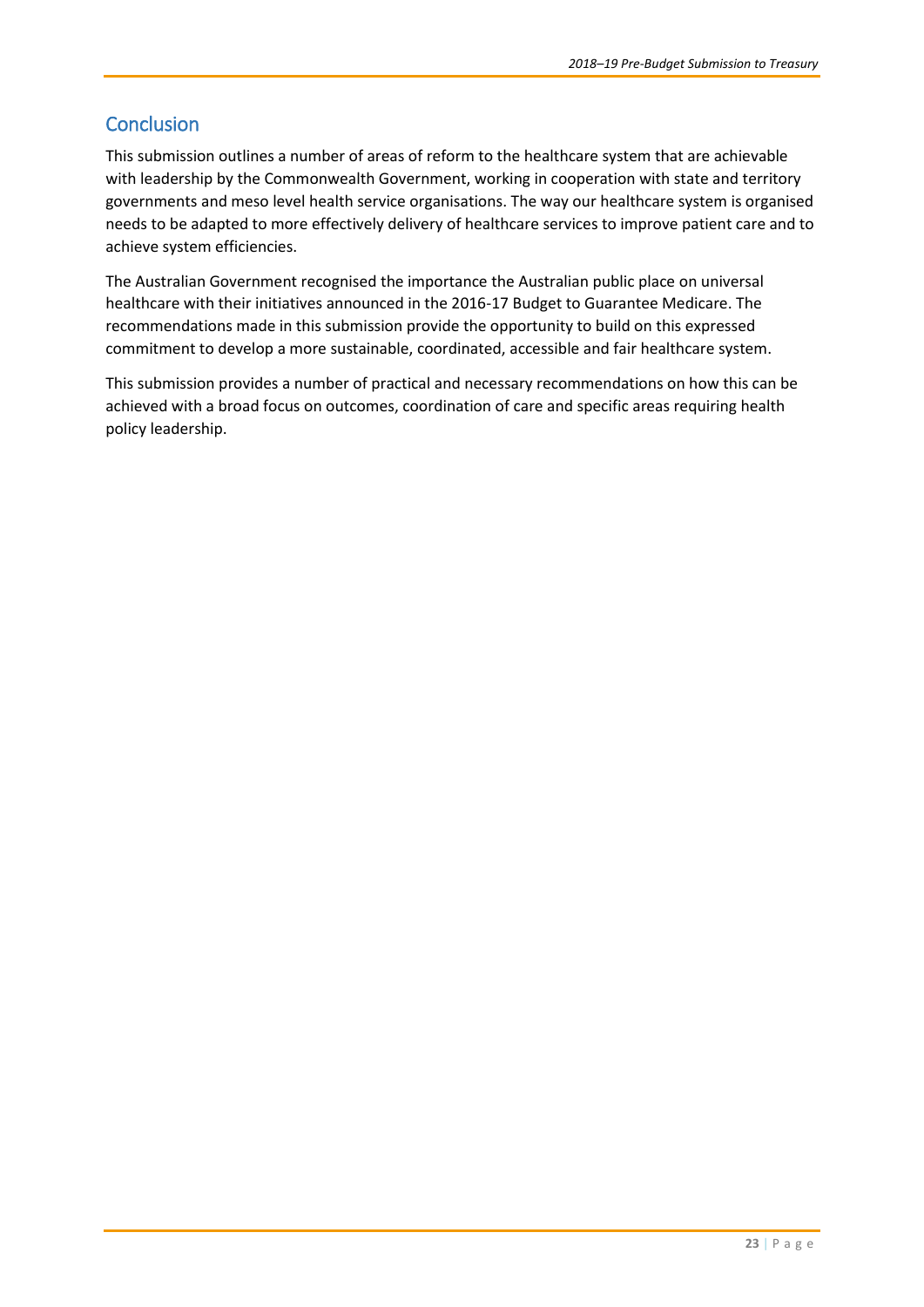# <span id="page-27-0"></span>References

- Armfield, JM, Slade, GD and Spencer, AJ 2009, 'Dental fear and adult oral health in Australia', *Community Dentistry and Oral Epidemiology*, vol. 37, no. 3, pp. 220–30.
- Australian Bureau of Statistics (ABS) 2017, *3101.0 - Australian Demographic Statistics, Mar 2017*, Commonwealth of Australia, Canberra. viewed 12 November 2017, [http://www.abs.gov.au/ausstats/abs@.nsf/mf/3101.0.](http://www.abs.gov.au/ausstats/abs@.nsf/mf/3101.0)
- Australian Department of Health and Ageing 2013, *National Aboriginal and Torres Strait Islander Health Plan 2013-2023*, Australian Government, Canberra.
- Australian Government Treasury (The Treasury) 2015, *2015 Intergenerational Report Australia in 2055*, viewed 16 November 2017, https://treasury.gov.au/publication/2015-intergenerational-report/.
- Australian Health Ministers' Advisory Council (AHMAC) 2015, *Healthy Mouths Healthy Lives - Australia's National Oral Health Plan 2015—2024*, COAG Health Council, viewed 12 November 2017, [http://www.coaghealthcouncil.gov.au/Portals/0/Australia%27s National Oral Health Plan](http://www.coaghealthcouncil.gov.au/Portals/0/Australia%27s%20National%20Oral%20Health%20Plan%202015-2024_uploaded%20170216.pdf)  [2015-2024\\_uploaded 170216.pdf.](http://www.coaghealthcouncil.gov.au/Portals/0/Australia%27s%20National%20Oral%20Health%20Plan%202015-2024_uploaded%20170216.pdf)
- Australian Health Ministers' Advisory Council (AHMAC) 2017, *National Aboriginal and Torres Strait Islander Health Workforce Strategic Framework 2016–2023*, Commonwealth of Australia, Canberra
- Australian Health Ministers' Advisory Council (AHMAC) 2017, *National Strategic Framework for Chronic Conditions*, viewed 16 November 2017, www.health.gov.au/internet/main/publishing.nsf/content/nsfcc.
- Australian Institute of Health and Welfare (AIHW) 2016, *Australia's Health 2016*, viewed 16 September 2016, https://www.aihw.gov.au/reports/australias-health/australias-health-2016/contents/summary.
- Australian Institute of Health and Welfare (AIHW) 2017, *Health expenditure Australia 2015–16*, viewed 21 November 2017, https://www.aihw.gov.au/reports/health-welfare-expenditure/healthexpenditure-australia-2015-16/contents/dynamic-data.
- Bernabé, E, Humphris, G and Freeman, R 2017, 'The social gradient in oral health: Is there a role for dental anxiety?', *Community Dentistry and Oral Epidemiology*, vol. 45, no. 4, pp. 348–55.
- Bourne K, Nash A, Houghton, K 2017, *Pillars of communities: Service delivery professionals in small Australian towns 1981 – 2011*. The Regional Australia Institute.
- Celler B, Varnfield M, Sparks R, Li J, Nepal S, Dr Julian Jang-Jaccard, McBride S and Jayasena R 2016, Home Monitoring of Chronic Disease for Aged Care, Australian e-Health Research Centre, CSIRO.
- Chrisopoulos, S, Harford, JE and Ellershaw, A 2016, *Oral health and dental care in Australia: key facts and figures 2015*, Australian Institute of Health and Welfare, Canberra.
- Commonwealth of Australia (CoA) 2015, *Budget 2016-2017: Budget Paper No. 2*, Commonwealth of Australia, Canberra, viewed 13 November 2017, [http://www.budget.gov.au/2015-](http://www.budget.gov.au/2015-16/content/bp2/download/BP2_consolidated.pdf) [16/content/bp2/download/BP2\\_consolidated.pdf.](http://www.budget.gov.au/2015-16/content/bp2/download/BP2_consolidated.pdf)
- Community Affairs Reference Committee (CARC) 2012, *Palliative care in Australia*, Community Affairs References Committee, The Senate, Commonwealth of Australia, Canberra.
- Council of Australian Governments (COAG) 2012, *National Health Reform Agreement*, viewed 1 November 2017, [http://www.publichospitalfunding.gov.au/national-health-reform/agreement.](http://www.publichospitalfunding.gov.au/national-health-reform/agreement)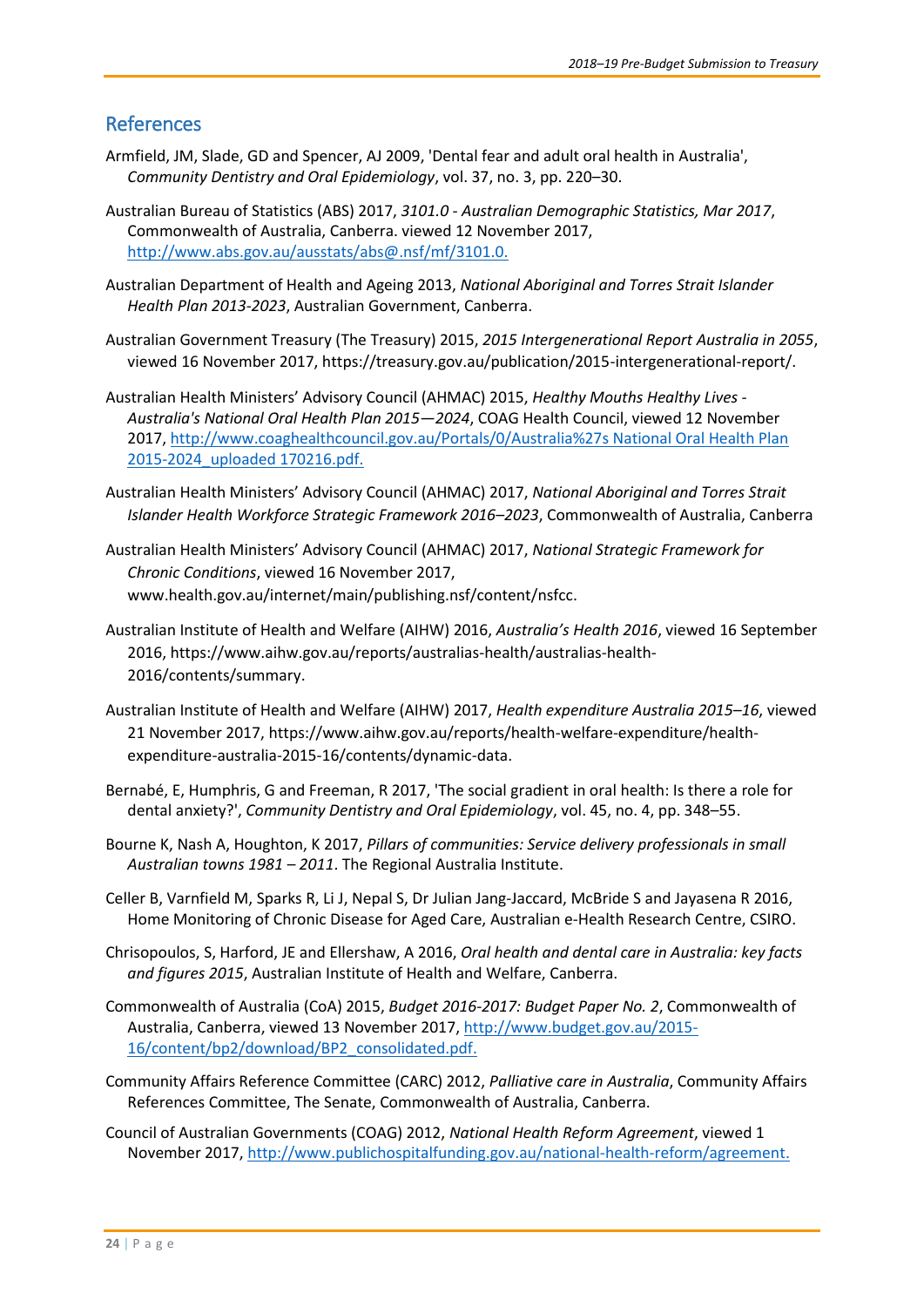Council of Australian Governments (COAG) 2017, *Schedule I – Addendum to the National Health Reform Agreement*, viewed 1 November 2017,

[http://www.federalfinancialrelations.gov.au/content/npa/health/other/Addendum\\_to\\_the\\_Nation](http://www.federalfinancialrelations.gov.au/content/npa/health/other/Addendum_to_the_National_Health_Reform.pdf) al Health Reform.pdf.

Department of Health (DoH) 2016, Annual Report, Commonwealth of Australia.

- GBD 2013 Risk Factors Collaborators (GBD) 2015, 'Global, regional, and national comparative risk assessment of 79 behavioural, environmental and occupational, and metabolic risks or clusters of risks in 188 countries, 1990-2013: a systematic analysis for the Global Burden of Disease Study 2013', *The Lancet*, http://www.thelancet.com/pdfs/journals/lancet/PIIS0140-6736(15)00128-2.pdf.
- Ha, D 2011, *Dental decay among Australian children*, Australian Institute of Health and Welfare Dental Statistics and Research Unit, Canberra.
- Health Workforce Australia (HWA) 2013, *Health Workforce 2025- summary, Australian Government, Adelaide*, viewed 1 November 2017,

[http://www.health.gov.au/internet/publications/publishing.nsf/Content/work-review-australian](http://www.health.gov.au/internet/publications/publishing.nsf/Content/work-review-australian-government-health-workforce-programs-toc~appendices~appendix-ii-health-workforce-2025-summary)[government-health-workforce-programs-toc~appendices~appendix-ii-health-workforce-2025](http://www.health.gov.au/internet/publications/publishing.nsf/Content/work-review-australian-government-health-workforce-programs-toc~appendices~appendix-ii-health-workforce-2025-summary) [summary.](http://www.health.gov.au/internet/publications/publishing.nsf/Content/work-review-australian-government-health-workforce-programs-toc~appendices~appendix-ii-health-workforce-2025-summary)

- *Health Practitioner Regulation National Law Act 2009*, viewed 1 November 2017, [https://www.legislation.qld.gov.au/view/html/inforce/current/act-2009-045#sec.3-oc.2.](https://www.legislation.qld.gov.au/view/html/inforce/current/act-2009-045#sec.3-oc.2)
- Legatt, S 2014, *Changing health professionals' scope of practice: how do we continue to make progress*, Deeble Institute Issues Brief no. NLCG-4, Canberra, viewed 1 November 2017, [https://ahha.asn.au/system/files/docs/publications/deeble\\_issues\\_brief\\_nlcg-](https://ahha.asn.au/system/files/docs/publications/deeble_issues_brief_nlcg-4_changing_health_professionals_scope_of_practice.pdf)4 changing health professionals scope of practice.pdf.
- Ley, S 2016, *Continued funding for states from 1 January 2017*, Minister for Health and Aged Care, 15 December 2016, viewed 13 November 2017[, http://www.health.gov.au/internet/ministers/](http://www.health.gov.au/internet/ministers/publishing.nsf/Content/DDA645B010401EB7CA25808A000BA829/$File/SL108.pdf) [publishing.nsf/Content/DDA645B010401EB7CA25808A000BA829/\\$File/SL108.pdf.](http://www.health.gov.au/internet/ministers/publishing.nsf/Content/DDA645B010401EB7CA25808A000BA829/$File/SL108.pdf)
- Marrie, A and Marrie, H 2014, *A Matrix for Identifying, Measuring and Monitoring Institutional Racism within Public Hospitals and Health Services*, viewed 17 November 2017, http://www.avidstudy.com/wp-content/uploads/2015/08/Matrix-Revised-2-9-14.pdf.
- Medicare Benefits Schedule Review Taskforce (MBSRT), 2017, *Urgent after-hours primary care services funded through the MBS - Final report*, Department of Health, Commonwealth of Australia.
- McCarthy IM, Robinson C, Huq S, Philastre M and Fine RL 2015, 'Cost savings from palliative care teams and guidance for a financially viable palliative care program', *Health Services Research*, vol. 50, no. 1, pp. 217–236.
- National Advisory Council on Dental Health 2012, *Report of the National Advisory Council on Dental Health, 23 February 2012*, Commonwealth Health Department, Canberra.
- NHMRC 2017, *Water fluoridation: dental and other human health outcomes*, National Health and Medical Research Council, Canberra. Viewed 12 November 2017, [www.nhmrc.gov.au/guidelines/publications/EH43.](file:///C:/Users/ksilk/AppData/Local/Microsoft/Windows/Temporary%20Internet%20Files/Content.Outlook/X84SBG8X/www.nhmrc.gov.au/guidelines/publications/EH43)
- NHWDS 2017, *The National Health Workforce Dataset (NHWDS)*, Department of Health, Canberra, viewed 12 November 2017[, http://data.hwa.gov.au/summary.html -](http://data.hwa.gov.au/summary.html#part-6) part-6.
- Office for Professional Leadership, 2015, *Demonstrating the value of allied healthcare in SA Health*, SA Health, Adelaide, viewed 1 November 2017, [http://www.sahealth.sa.gov.au/wps/wcm/connect/f9a86700476e95d5ada7bfdd1460951d/Demon](http://www.sahealth.sa.gov.au/wps/wcm/connect/f9a86700476e95d5ada7bfdd1460951d/Demonstrating+the+Value+of+Allied+Health+Care+Final+20.02.15.pdf?MOD=AJPERES&CACHEID=f9a86700476e95d5ada7bfdd1460951d)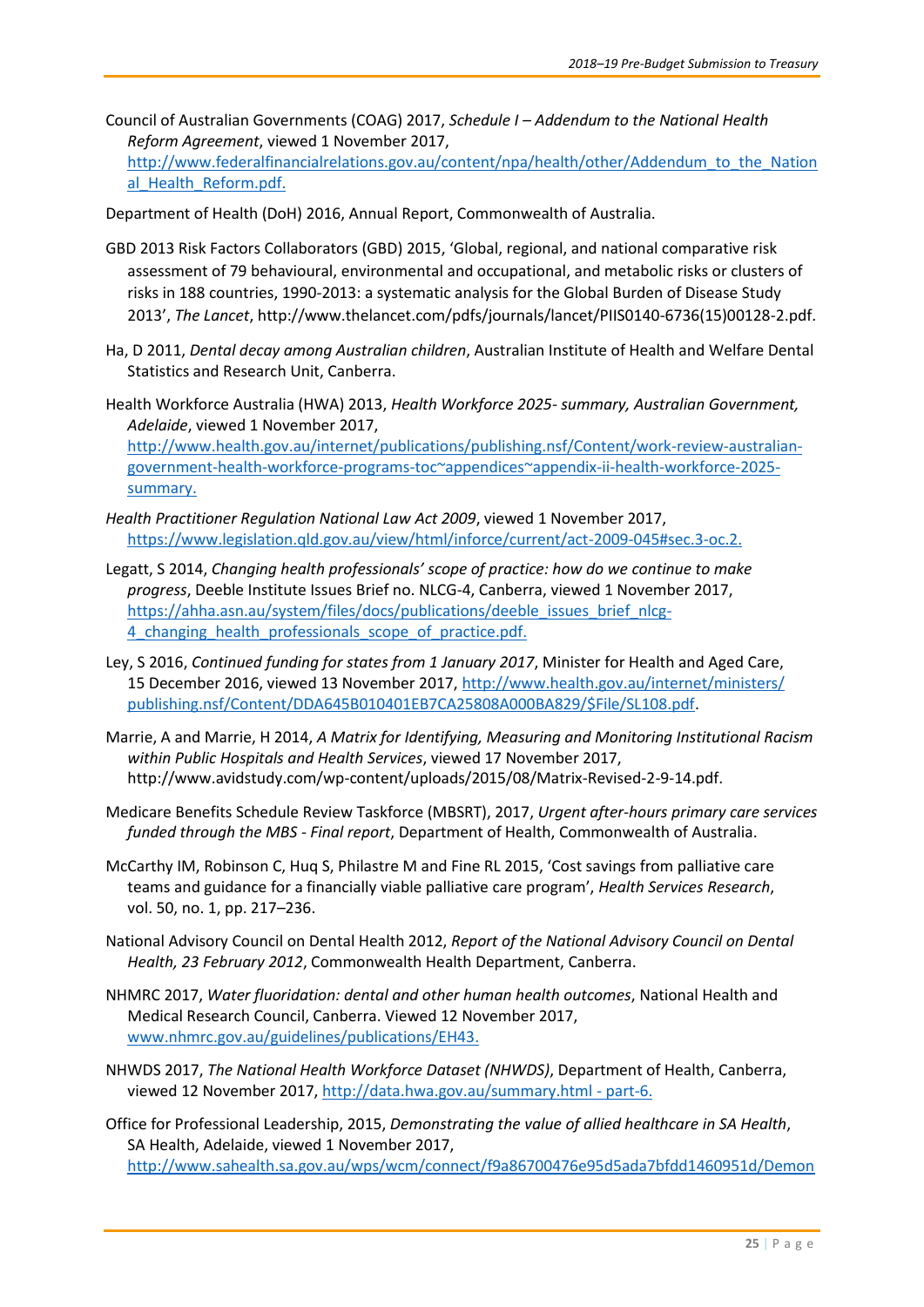[strating+the+Value+of+Allied+Health+Care+Final+20.02.15.pdf?MOD=AJPERES&CACHEID=f9a8670](http://www.sahealth.sa.gov.au/wps/wcm/connect/f9a86700476e95d5ada7bfdd1460951d/Demonstrating+the+Value+of+Allied+Health+Care+Final+20.02.15.pdf?MOD=AJPERES&CACHEID=f9a86700476e95d5ada7bfdd1460951d) [0476e95d5ada7bfdd1460951d.](http://www.sahealth.sa.gov.au/wps/wcm/connect/f9a86700476e95d5ada7bfdd1460951d/Demonstrating+the+Value+of+Allied+Health+Care+Final+20.02.15.pdf?MOD=AJPERES&CACHEID=f9a86700476e95d5ada7bfdd1460951d)

- Organisation for Economic Co-operation and Development (OECD) Stat 2017, *Health expenditure and financing*, code=SHA, viewed 21 November 2017, [http://stats.oecd.org/index.aspx?Dataset.](http://stats.oecd.org/index.aspx?Dataset)
- Department of the Prime Minister and Cabinet (PM&C) 2014 *Aboriginal and Torres Strait Islander Health Performance Framework - 2014 Report*, Canberra p. 3.15
- Productivity Commission (PC) 2015, *Efficiency in health*, Australian Government, Canberra, viewed 1 November 2017[, http://www.pc.gov.au/research/completed/efficiency-health.](http://www.pc.gov.au/research/completed/efficiency-health)
- Productivity Commission (PC) 2016, *Introducing competition and informed user choice into human services: Identifying sectors for reform, Productivity Commission Study Report*, viewed 29 November 2017[, https://www.pc.gov.au/inquiries/completed/human-services/identifying](https://www.pc.gov.au/inquiries/completed/human-services/identifying-reform/report/human-services-identifying-reform.pdf)[reform/report/human-services-identifying-reform.pdf.](https://www.pc.gov.au/inquiries/completed/human-services/identifying-reform/report/human-services-identifying-reform.pdf)
- Productivity Commission (PC) 2017, *Shifting the dial: 5 year productivity review*, Report No. 84, viewed 16 November 2017, [http://www.pc.gov.au/inquiries/completed/productivity](http://www.pc.gov.au/inquiries/completed/productivity-review/report/productivity-review.pdf)[review/report/productivity-review.pdf.](http://www.pc.gov.au/inquiries/completed/productivity-review/report/productivity-review.pdf)
- PwC 2015, *Weighing the cost of obesity: A case for action*. Obesity Australia, PwC, viewed 17 November 2017, https://www.pwc.com.au/pdf/weighing-the-cost-of-obesity-final.pdf.
- Russell, L 2014, *Analysis of 2014‐15 Health Budget: Unfair and Unhealthy*, Menzies Centre for Health Policy, University of Sydney, Sydney.
- Swerissen H and Duckett S 2014, *Dying well*, Grattan Institute, Melbourne, viewed 1 June 2017, https://grattan.edu.au/wp-content/uploads/2014/09/815-dying-well.pdf.
- Veerman JL, Sacks G, Antonopoluos N and Martin J 2016, 'The impact of a tax on sugar-sweetened beverages on health and health care costs: A modelling study', *PLoS ONE*, vol. 11, no. 4, pp. 1–10.
- Woods, M 2017, *Australia's Health Workforce: strengthening the education foundation. Independent review of accreditation systems within the National Registration and Accreditation Scheme for health professions*, Australian Health Ministers' Advisory Council, viewed 1 November 2017, [http://www.coaghealthcouncil.gov.au/Portals/0/Accreditation%20Review%20Draft%20Report\\_U.pdf.](http://www.coaghealthcouncil.gov.au/Portals/0/Accreditation%20Review%20Draft%20Report_U.pdf)
- Woodward-Lopez G, Kao J and Richie L 2011, 'To what extent have sweetened beverages contributed to the obesity epidemic?', *Public Health Nutrition*, vol. 14, no. 3, pp. 499–509.